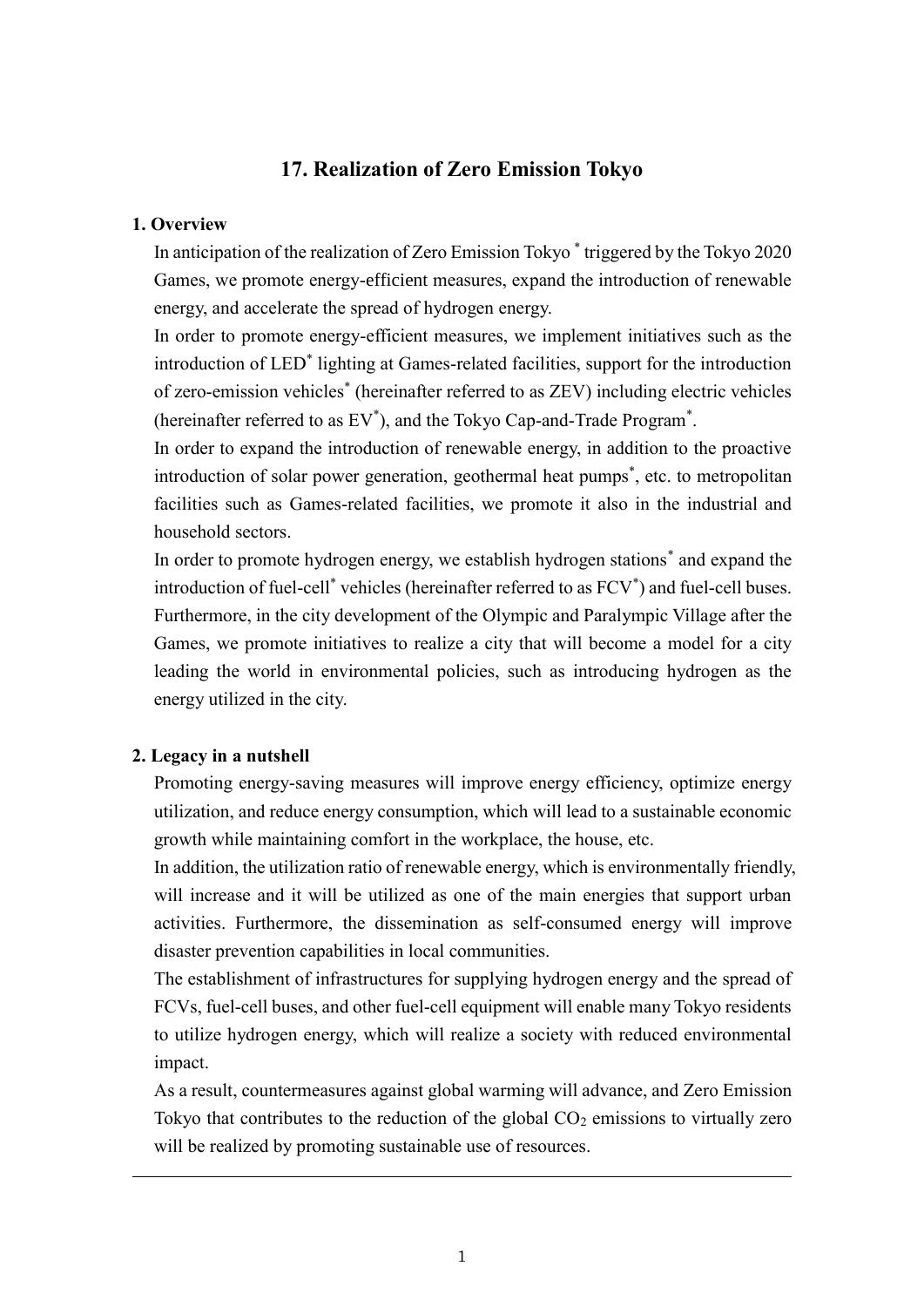| Stakeholders           | national government, private companies,<br>The<br>bus    |
|------------------------|----------------------------------------------------------|
|                        | operators, electric power providers, etc.                |
| Type of legacy         | Environment & Sustainability                             |
| Geographical scope     | Tokyo                                                    |
| Timing scope           | Long term                                                |
| for<br>Responsible     | TMG (in collaboration with several private companies)    |
| implementation         |                                                          |
| Source of legacy       | Action Plan for 2020, Future Tokyo: Tokyo's Long-Term    |
|                        | Strategy                                                 |
| <b>Associated SDGs</b> | 7- Affordable and Clean Energy, 9- Industry, Innovation, |
|                        | Infrastructure, 11- Sustainable<br>Cities<br>and<br>and  |
|                        | Communities, 12- Responsible Consumption<br>and          |
|                        | Production, 13- Climate Action, 17- Partnerships         |

## **3. Development**

## **(1) Why**

Prior to the decision to host the Tokyo 2020 Games, we have been leading the way in countermeasures against climate change such as the introduction of the Tokyo Cap-and-Trade Program and energy-efficient promotion measures.

In order to ensure sustainable operation of the Games, maximum environmental consideration is required and it is necessary to proactively promote environmental measures. In order for Japan, which is poor in resources, to grow sustainably with taking the Games as an opportunity, it is important to promote energy-efficient measures and expand the utilization of renewable energy, as well as to promote the utilization of hydrogen energy which is a next-generation energy with low carbon that will lead to countermeasures against global warming.

#### **(2) When**

|        | FY2010 The "Tokyo Cap-and-Trade Program" started                                 |
|--------|----------------------------------------------------------------------------------|
| FY2014 | The "Tokyo Strategy Conference for the Realization of Hydrogen                   |
|        | Society" was held                                                                |
|        | *Established for the purpose of sharing strategies and fostering the momentum in |
|        | anticipation of the dissemination of hydrogen energy                             |
|        | The support for the introduction of FCVs, hydrogen station facilities,           |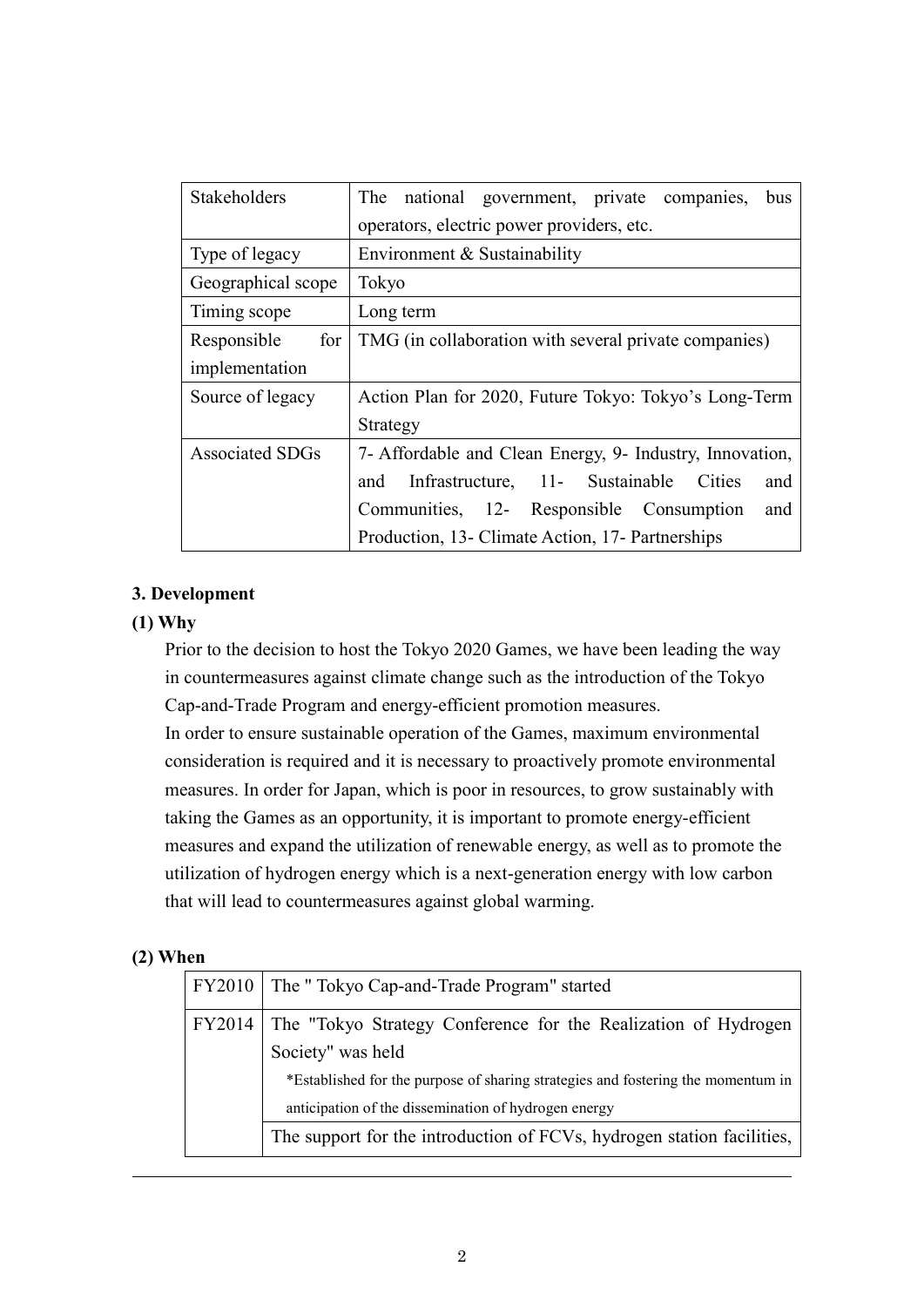|        | etc. started                                                                                    |
|--------|-------------------------------------------------------------------------------------------------|
| FY2015 | The "Tokyo Metropolitan Environmental Master Plan" was formulated                               |
|        | *Formulated in order to draw a path for the future to solve the issues that TMG                 |
|        | should address, respond flexibly to conversions in values, changes in socio-                    |
|        | economic conditions, and technological innovation which can be expected as the                  |
|        | awareness of environmental measures increases globally in the future, proactively               |
|        | develop advanced environmental measures, as well as announcing anew the policy                  |
|        | development to Tokyo residents                                                                  |
|        | The "Smart Energy Action Plan of TMG" was formulated                                            |
|        | *In order to promote further smart energy initiatives of TMG, in addition to the                |
|        | target for reducing greenhouse gas emissions <sup>*</sup> , targets are set for reducing energy |
|        | consumption and introducing new renewable energy                                                |
|        | The "Fund for the Promotion of Hydrogen Society / Smart Energy City                             |
|        | Development in Tokyo" was established                                                           |
| FY2016 | The operation of fuel-cell buses for the metropolitan bus services                              |
|        | started                                                                                         |
|        | The "Energy Maintenance Plan in the Olympic and Paralympic Village                              |
|        | Area" was released                                                                              |
|        | *A summary of the future image of energy in the Olympic and Paralympic Village                  |
|        | area, the specific details of the development that can be considered at the time of             |
|        | release, and how to proceed with the initiatives, etc.                                          |
| FY2018 | The support for the dissemination of ZEVs started                                               |
|        | Calls for the realization of "Tokyo Zero Carbon 4 Days in 2020*" and                            |
|        | the cooperation in "Carbon Offset for the Tokyo 2020 Games*" started                            |
| FY2019 | "Zero Emission Tokyo Strategy" was formulated                                                   |
|        | *A summary of the vision to achieve reduction of CO <sub>2</sub> emissions in Tokyo to          |
|        | virtually zero by 2050 and concrete initiatives and the roadmap                                 |
| FY2020 | "Carbon Half" was announced in "The Davos Agenda"                                               |
|        | *Tokyo Governor announced in The Davos Agenda of the World Economic Forum                       |
|        | that Tokyo will reduce greenhouse gas emissions by 50% compared to 2000 levels                  |
|        | and raise the percentage of power generated by renewable energy to 50% by 2030                  |
|        | "Zero Emission Tokyo Strategy 2020 Update & Report" was                                         |
|        | formulated                                                                                      |
|        | *In order to accelerate effective initiatives for decarbonization, the "2030 Carbon-            |
|        | Half Style" was newly advocated as a vision of social reform in Tokyo for 2030,                 |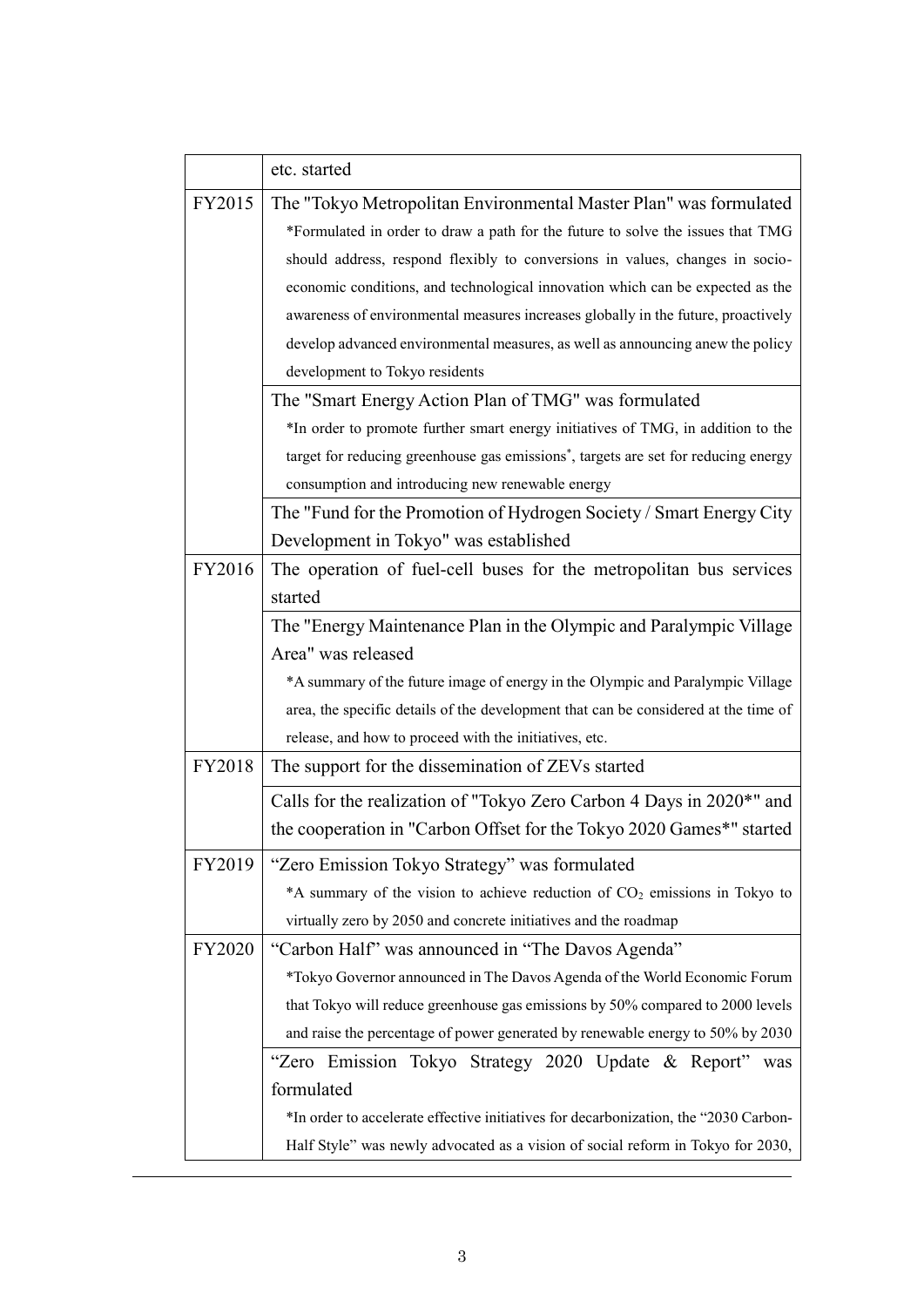indicating an approach and direction for reform in various policy areas. "Zero Emission TMG Action Plan" was established

\*In order for TMG to lead initiatives that contribute to the realization of the Zero Emission Tokyo, promotion of ZEVs introduction and the reduction of fluorocarbon use is newly included in the target, in addition to the promotion of energy saving and the use of renewable energy. Targets are set in each of these fields.

# **(3) Who**

TMG (in collaboration with several private companies)

# **(4) How**

## ① **Promotion of energy-efficient measures**

- **A. Promotion of energy-efficient measures in the industrial and business sectors**
	- $\bigcirc$  In order to realize "Zero Emission Tokyo" that contributes to the world's netzero carbon emissions by around 2050, we revised the major policy programs related to countermeasures against climate change based on the Tokyo Environmental Security Ordinance (the Tokyo Cap-and-Trade Program, the Carbon Reduction Reporting Program\*, and the Green Building Program\*), so as to strengthen "further energy-efficiency activities" and "expansion of renewable energy utilization" in new and existing buildings.
	- $\circ$  In order to realize "Tokyo Carbon 4 Days in 2020", which aims to achieve zero  $CO<sub>2</sub>$  emissions in Tokyo for a total of four days during the opening and closing ceremonies of the Games, we implement carbon offset through the  $CO<sub>2</sub>$  reduction credit<sup>\*</sup> offered by the target business operators of the C&T system. At the same time, we cooperate with the carbon offset initiatives in the Tokyo 2020 Games.

 $\leq$ Amount of CO<sub>2</sub> reduction credit offered in the carbon offset program related to the Tokyo 2020 Games $>$ 

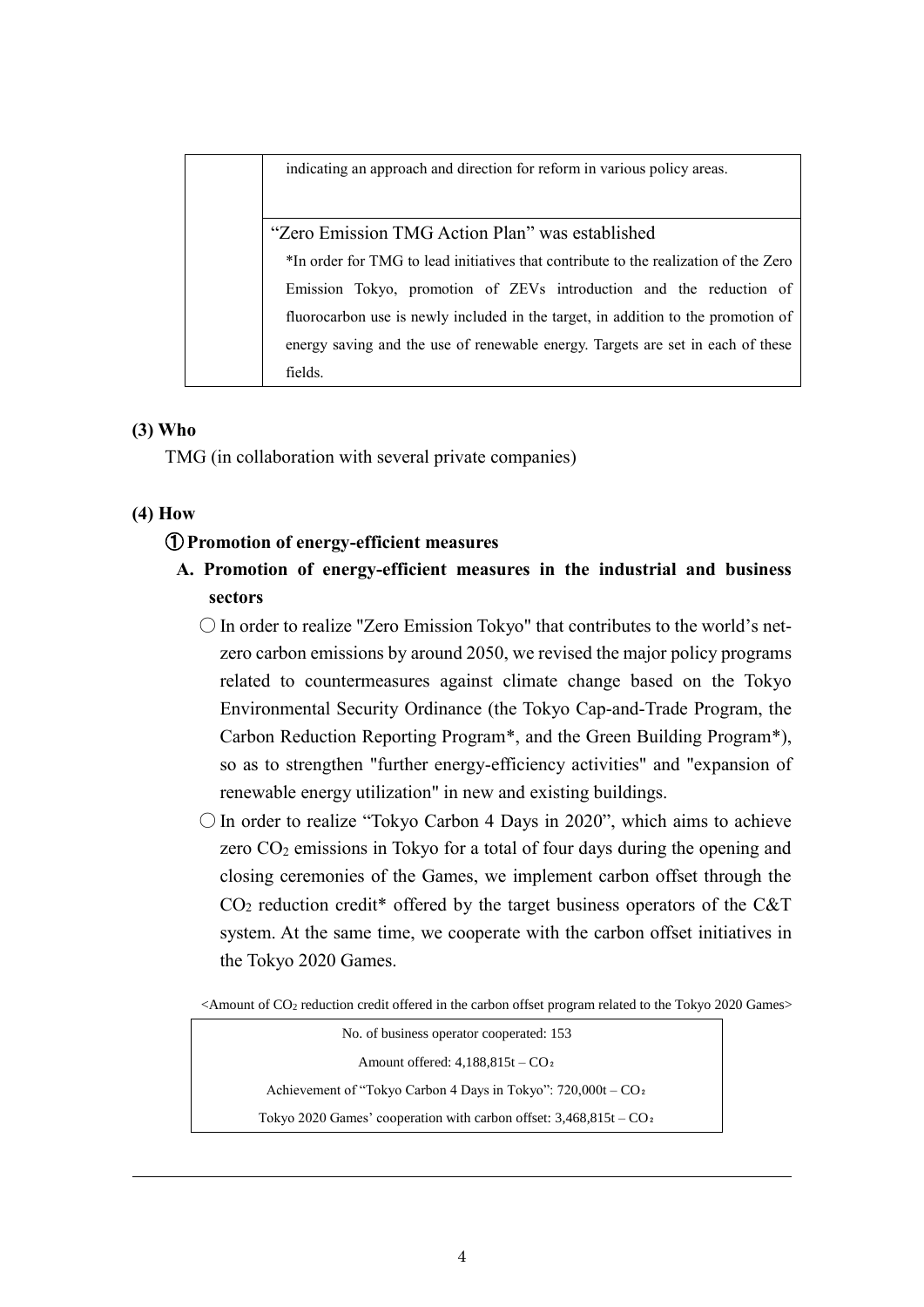- ○Regarding the Tokyo Cap-and-Trade Program targeting large facilities, we assist all facilities under this program to fulfill their reduction obligations by hosting forums that introduce examples of good practices, providing technical advice on energy-efficiency by experts, holding seminars on emission trading, etc.
- $\circ$  For small and medium-scale business facilities that account for approximately  $60\%$  of  $CO<sub>2</sub>$  emissions in the commercial and industrial sectors in Tokyo, through the operation of the "Carbon Reduction Reporting Program", we promote the grasping of  $CO<sub>2</sub>$  emissions and support the implementation of specific energy-efficient measures.
- $\bigcirc$  We promote initiatives such as conducting energy-efficient diagnoses at individual business establishments, holding workshops in collaboration with municipalities and industry groups, and utilizing consultation desks, and we establish energy-efficient measures led by the private sector by introducing ESCO\* operators with know-how in energy-efficient operations, etc.
- $\bigcirc$  Through the operation of the carbon report\* system that shows the energyefficient level of buildings in an easy-to-understand manner utilizing lowcarbon benchmarks\* , we support the energy-efficient initiatives at small and medium-scale tenant buildings, etc. in the business sector. In addition, in cooperation with industry groups, etc., we promote the diffusion of carbon reports and enhance the evaluation of low-carbon buildings in the real estate market.
- $\bigcirc$  For building owners of small and medium-scale business establishments, we clarify the merits of reducing energy costs by implementing energy-efficient tuning\* , which is an optimization method for facilities, and raise awareness of optimization methods for facilities.
- $\bigcirc$  In order to improve the energy-efficient performance of buildings, we restructure the Green Building Program with incorporating the concept of ZEBs\* , so as to promote the dissemination of energy-efficient buildings.
- $\bigcirc$  We support the introduction of a commercial cogeneration system  $(CGS)^*$  that can supply energy even in the event of a power outage, and promote the development of the infrastructures necessary for energy interchange among buildings with different heat and electricity demand patterns, such as office buildings and commercial facilities.
- $\circlearrowright$  With regard to HFCs\* emissions, in order to ensure thorough leakage control from commercial refrigeration / air-conditioning equipment and appropriate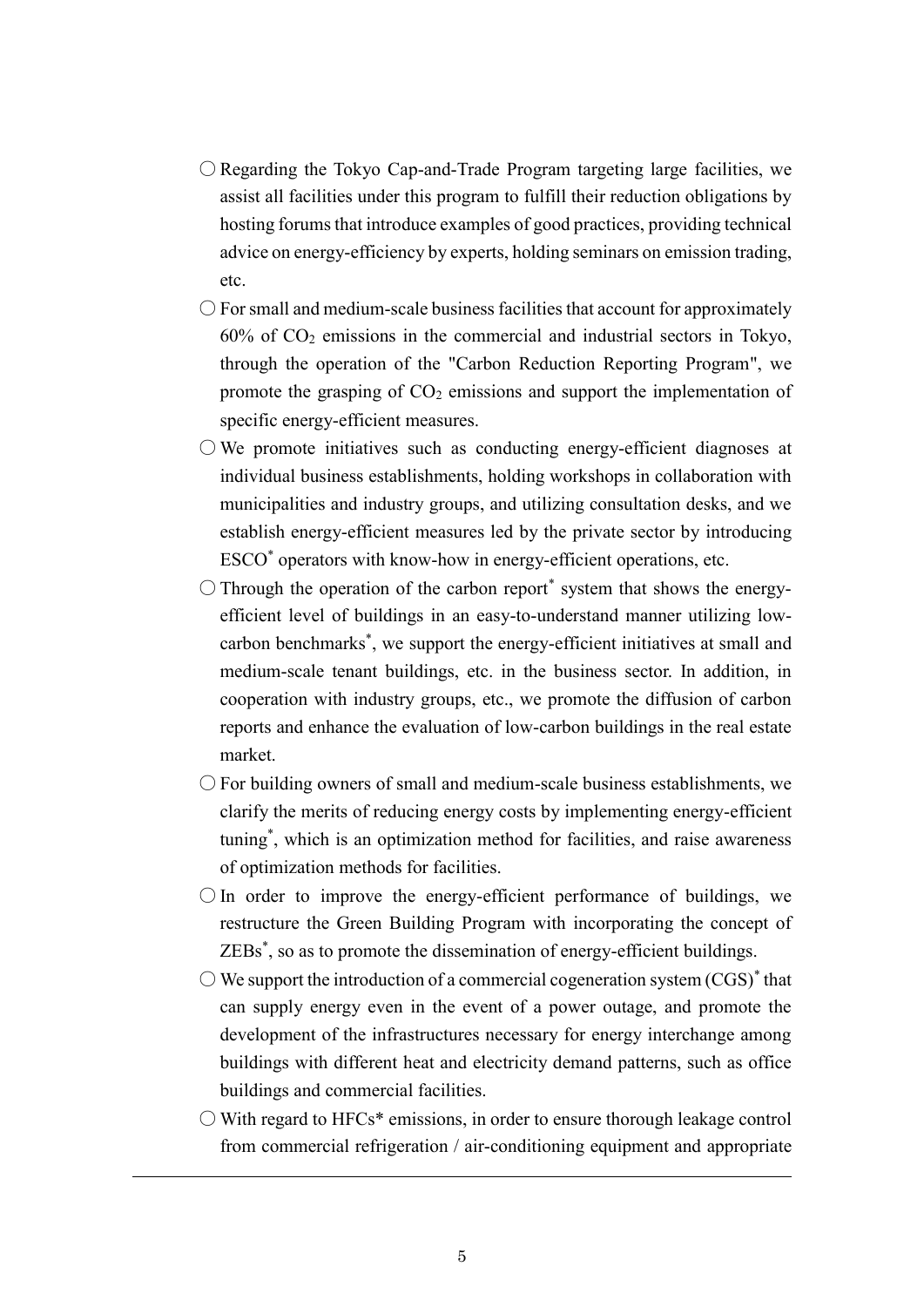recovery processing, we publicize the Act on Rational Use and Proper Management of Fluorocarbons and strengthen on-site inspections and giving instructions of business operators and building demolition sites, while providing subsidies for small and medium enterprises that intend to introduce energy-efficient non-fluorocarbons equipment.

 $\bigcirc$  In consideration of a rise in importance of ventilation in business activities, we promote assistance for SMEs that own or use small and medium-sized offices to introduce ventilation and air-conditioning facilities.

#### **B. Promotion of energy-efficient measures in the household sector**

- $\circlearrowright$  We subsidize a part of costs to install storage battery systems with the aim of self-supply of electricity and enhancing disaster preparedness using solar power generation systems at home.
- $\bigcirc$  In order to disseminate windows and doors with high thermal insulation performance, which is one of the characteristics of eco-houses, we support the upgrading to highly insulated windows and doors in the existing houses.
- $\bigcirc$  In order to disseminate houses with improved environmental performance, we subsidize the expenses for newly built houses to meet the standards of the Tokyo Zero Emission House\*.
- $\bigcirc$  For household appliances, etc., which account for a large percentage of energy consumption, we promote replacement with home appliances, etc. with improved energy saving performances by giving Tokyo Zero Emission Points that can be exchanged with gift certificates the discount tickets for LED lighting products and provide advice on energy saving, thereby promoting initiatives to achieve zero emission at home. With Tradable Green Certificates of about 55 million kWh generated with these efforts, including replacement with energy-efficient household appliances, we use renewable energy at competition venues of the Games.
- $\bigcirc$  In addition to disseminating information using the energy map that shows the energy characteristics of local communities, we utilize the city development methods such as the "Various Urban Development Schemes \*" to promote more efficient utilization of energy in each area and district.
- $\bigcirc$  We support the initiatives on energy-efficient measures implemented by municipalities according to their regional characteristics.
- $\circlearrowright$  We promote dissemination and enlightenment in order to spread sympathies and actions for the initiatives of "Team Mottainai\* " to encourage individual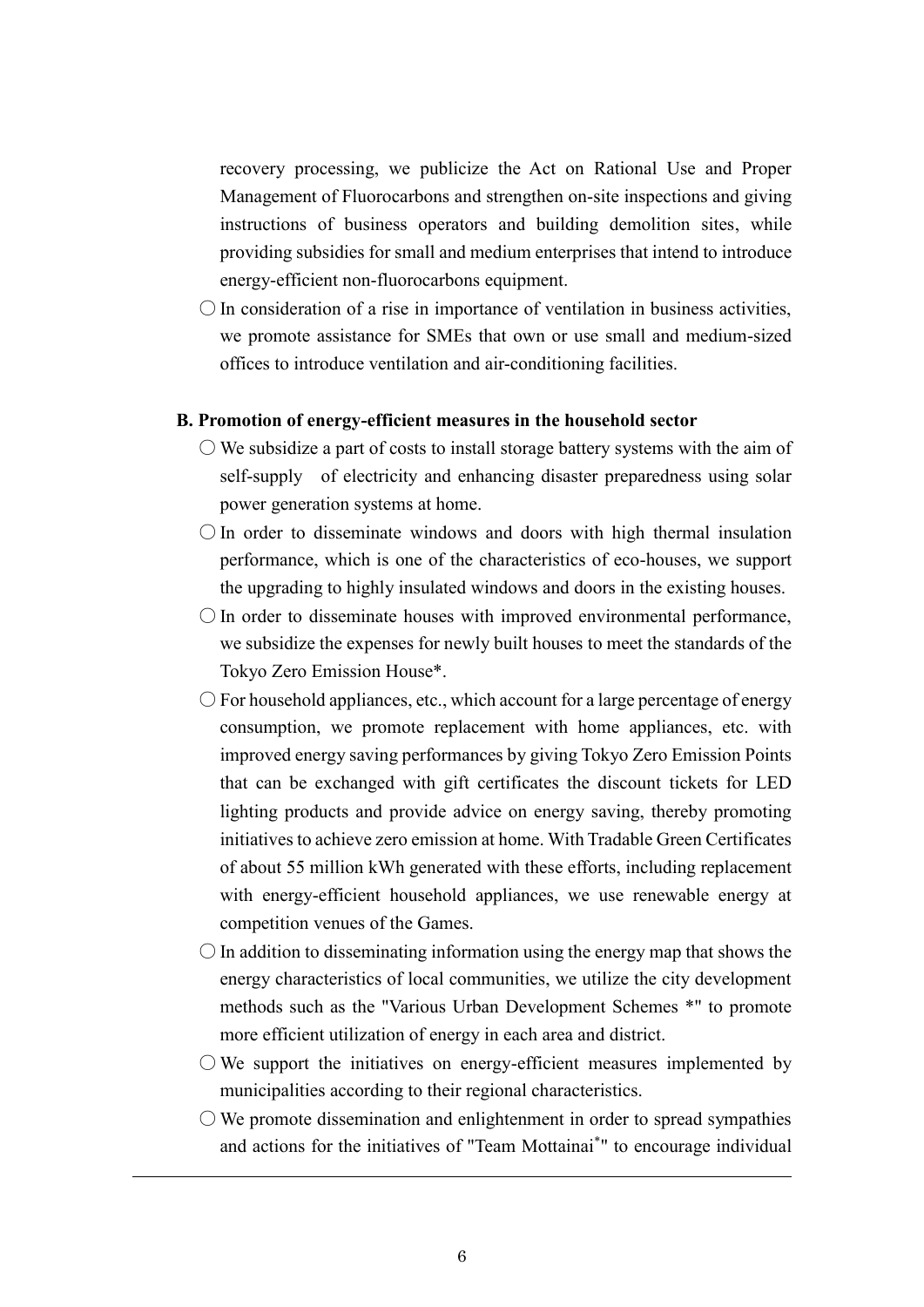behavioral change.

#### **C. Promotion of energy-efficient measures in the transportation sector**

- $\bigcirc$  We conducted surveys to examine measures for expanding the introduction of ZEVs.
- $\bigcirc$  We significantly increase the amount of subsidy for the purchase of ZEVs and electric motorcycles for individuals and companies and expand the number of those vehicles. We also increase the subsidy for ZEV purchasers in cooperation with the Japanese government to diffuse ZEVs quickly.
- $\circlearrowright$  We conduct research and considerations of zero emission coaches and cargo vehicles, which have not reached the full-scale commercial production stage, and support introduction of community-based bus services for residents.
- $\bigcirc$  In order to promote the diffusion of ZEVs and electric motorcycles, we held symposiums for business use, and carried out surveys and examinations regarding the dissemination and enlightenment utilizing large-scale events that could attract many people.
- $\bigcirc$  For business operators using a certain number or more of automobiles, we establish a system to encourage the introduction of ZEVs through environmental management plans of automobiles and through the mandatory system for introducing low-pollution, fuel-saving vehicles.
- $\circlearrowright$  We support research and development conducted by startups in collaboration with large companies, etc., and promote technologies that lead to ZEV development.
- $\circlearrowright$  We subsidize costs to buy ZEVs for rental and car sharing services. We create movement for ZEV promotion by organizing world-class car races of ZEVs.
- $\circlearrowright$  We subsidize purchase of used ZEVs that can be used at the time of disaster in the Tokyo islands.
- ○In order to improve convenience of electric motorcycles, we support establishing an environment in in which used batteries can be replaced with fully charged batteries.
- $\bigcirc$  We support installation of battery charging facilities to commercial facilities, accommodations, etc., in addition to apartments, offices and factories. Also, we introduce a new subsidy system of basic electricity charges to reduce burden of cost increases by a shift to the supply of high-voltage power in relation to the installation of super-fast chargers. In addition, for apartments, we provide support including advice on consensus building with the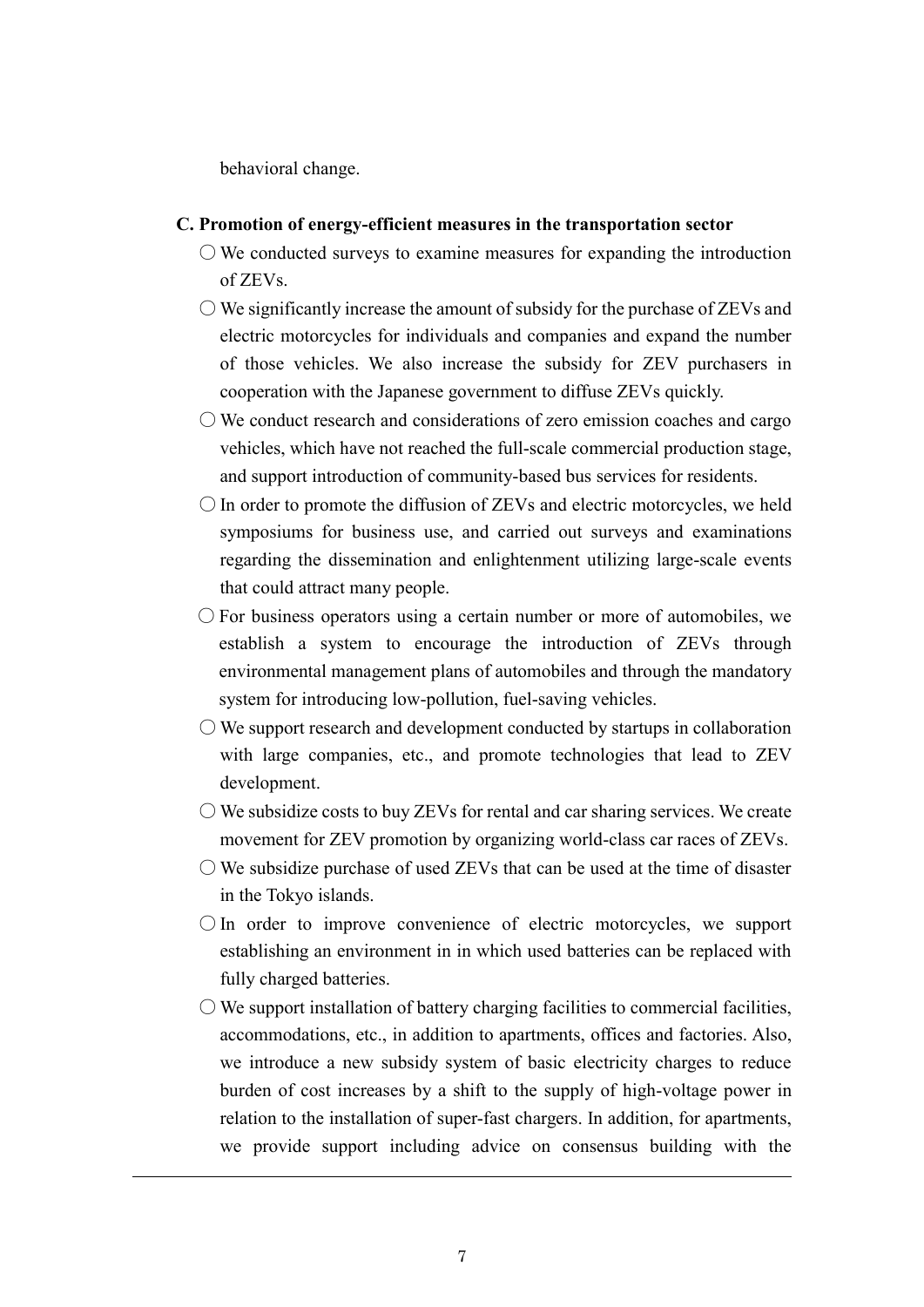management association with regard to the introduction of the facilities.

- $\bigcirc$  We encourage the installation of battery chargers by introducing an evaluation system of battery charger installation at the construction of buildings of a certain scale or larger.
- $\circlearrowright$  With the revised fire prevention ordinance, we clarify the standards and promote the diffusion of high-output super-fast battery chargers.
- $\circlearrowright$  We provide subsidies for external power supply equipment for EVs and PHVs\*.
- $\bigcirc$  We provide subsidies to the purchase of small electric buses to be introduced to the community bus services, whose demand has been increasing with the growth of the elderly population.
- $\bigcirc$  In order to disseminate EVs in the Islands area, we conduct surveys on the usability, etc. of EVs for islanders in the form of monitoring lending, and reflect the survey results in measures to promote the dissemination in the future.
- $\circlearrowright$  We include the installation costs of battery charging facilities for public use for business operators and municipalities to the scope covered by the subsidy system, in addition to the equipment purchase costs. In addition, we provide subsidies of three-year maintenance and management costs for super-fast battery chargers.
- $\bigcirc$  We support the introduction of low-pollution and fuel-efficient hybrid trucks and buses for small and medium transport operators, etc.
- $\bigcirc$  We support the introduction of universal design taxis\* equipped with a wheelchair accessible ramp or lift with high environmental performance.
- $\bigcirc$  We prepare training curriculums for the purpose of raising awareness that leads to the practice of eco-driving by





business operators and support the initiatives of business operators, as well as promote enlightenment activities in cooperation with related organizations for general drivers.

○The "Freight Company Fuel efficiency Assessment Program\*", which evaluates the efforts of freight transporters to reduce  $CO<sub>2</sub>$  emissions, we

<sup>[1]</sup> Toyota Motor Corporation website

[https://toyota.jp/jpntaxi/interior/space/?padid=ag341\\_from\\_jpntaxi\\_wheelchair\\_detail\\_interior\\_space\\_wheelchair\\_thumb#](https://toyota.jp/jpntaxi/interior/space/?padid=ag341_from_jpntaxi_wheelchair_detail_interior_space_wheelchair_thumb)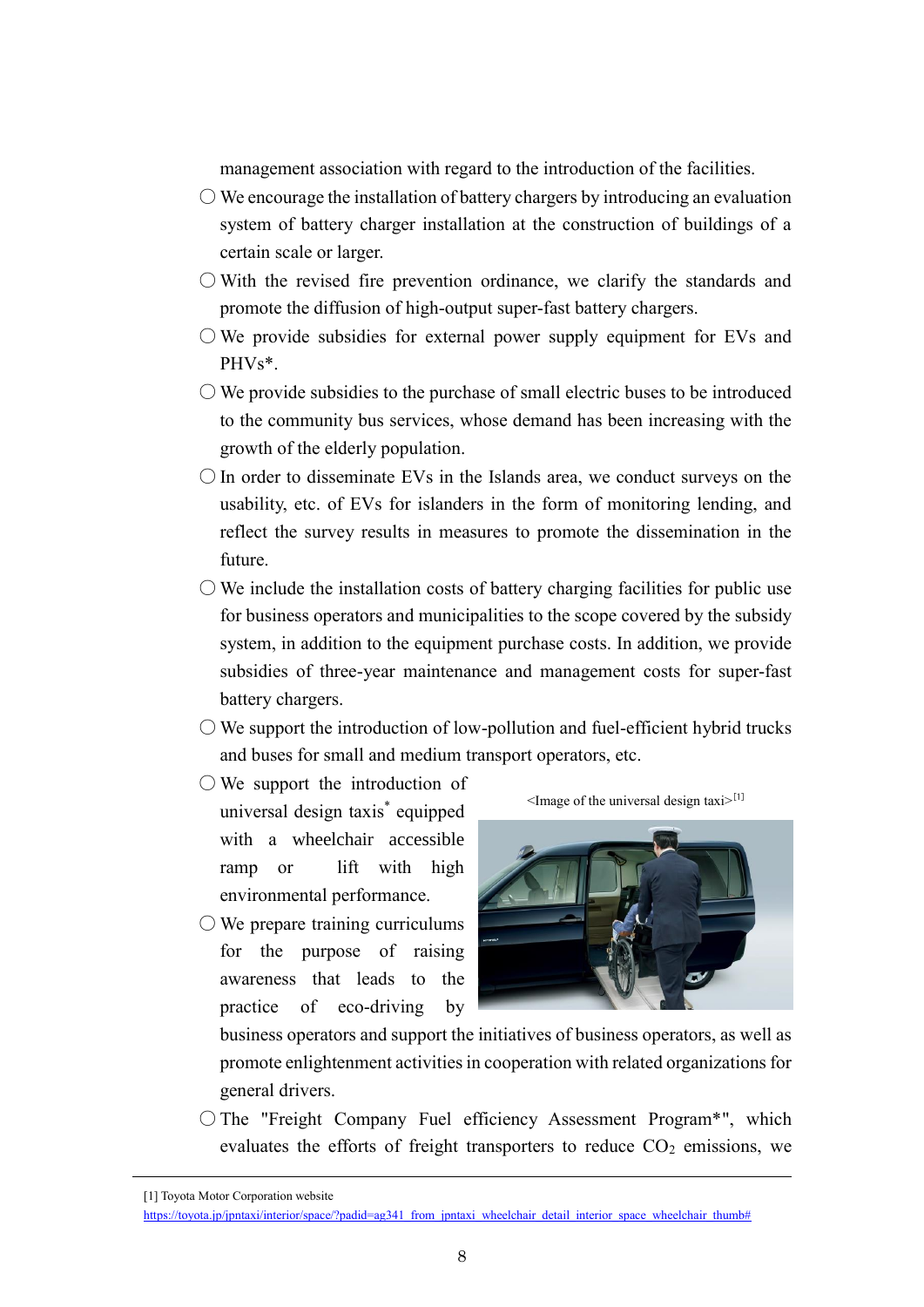9

encourage energy-efficient activities in the logistics sector, and promote the centralization of collection and delivery, the implementation of efficient logistics measures, etc. in the vicinity of large-scale offices and in downtown areas and shopping areas, etc.

- $\bigcirc$  At Tokyo Port, we reduce the energy consumption in the harbor area by promoting modal shifts\* through barge transportation, etc.
- $\bigcirc$  We collaborated on demonstration experiments of parallel hybrid small ships<sup>\*</sup> powered by both an electric power and engine, utilized them for operations, services, inspections, etc., and provided operation data to manufacturers, thereby contributing to the verification and dissemination of the technology for environmentally friendly small ships.

# **D. Promotion of energy-efficient measures at metropolitan facilities, etc.**

- $\bigcirc$  We promote energy-efficient measures for metropolitan facilities based on the "Zero Emission TMG Action Plan".
- $\bigcirc$  We ensure that vehicles owned by TMG (excluding special-purpose vehicles) are replaced with ZEVs at the time of renewal. We will achieve a goal to replace all passenger vehicles of TMG with non-gasoline vehicles by the end of fiscal year 2024, and all motorcycles by the end of fiscal year 2029.
- $\bigcirc$  To prepare for emergency situations, we will arrange external power supply systems for metropolitan buses and vehicles owned by TMG to enable power supply from ZEVs (FC buses and EVs) to external users.
- $\bigcirc$  We utilize FC buses for metropolitan buses and implement surveys and discussions to introduce electric buses.
- $\bigcirc$  We take a lead in introducing battery chargers to metropolitan facilities to TMG offices and parks visited by many Tokyo residents.
- $\bigcirc$  We partially introduce EV ambulances and utilize them for "Daytime Ambulance Services".
- $\circlearrowright$  With the establishment of the "First Aid Team" utilizing small EVs that are highly mobile and environmentally friendly, we shorten the arrival time at disaster sites in narrow road areas that cannot be entered by the existing firefighting vehicles, and strengthen response capabilities to diverse demands for

# 【Photo】Toyota Motor Corporation



 $\leq$ Image of external power supply $>^{[2]}$ 

[2] Future Tokyo: Tokyo's Long-Term Strategic Vision (TMG)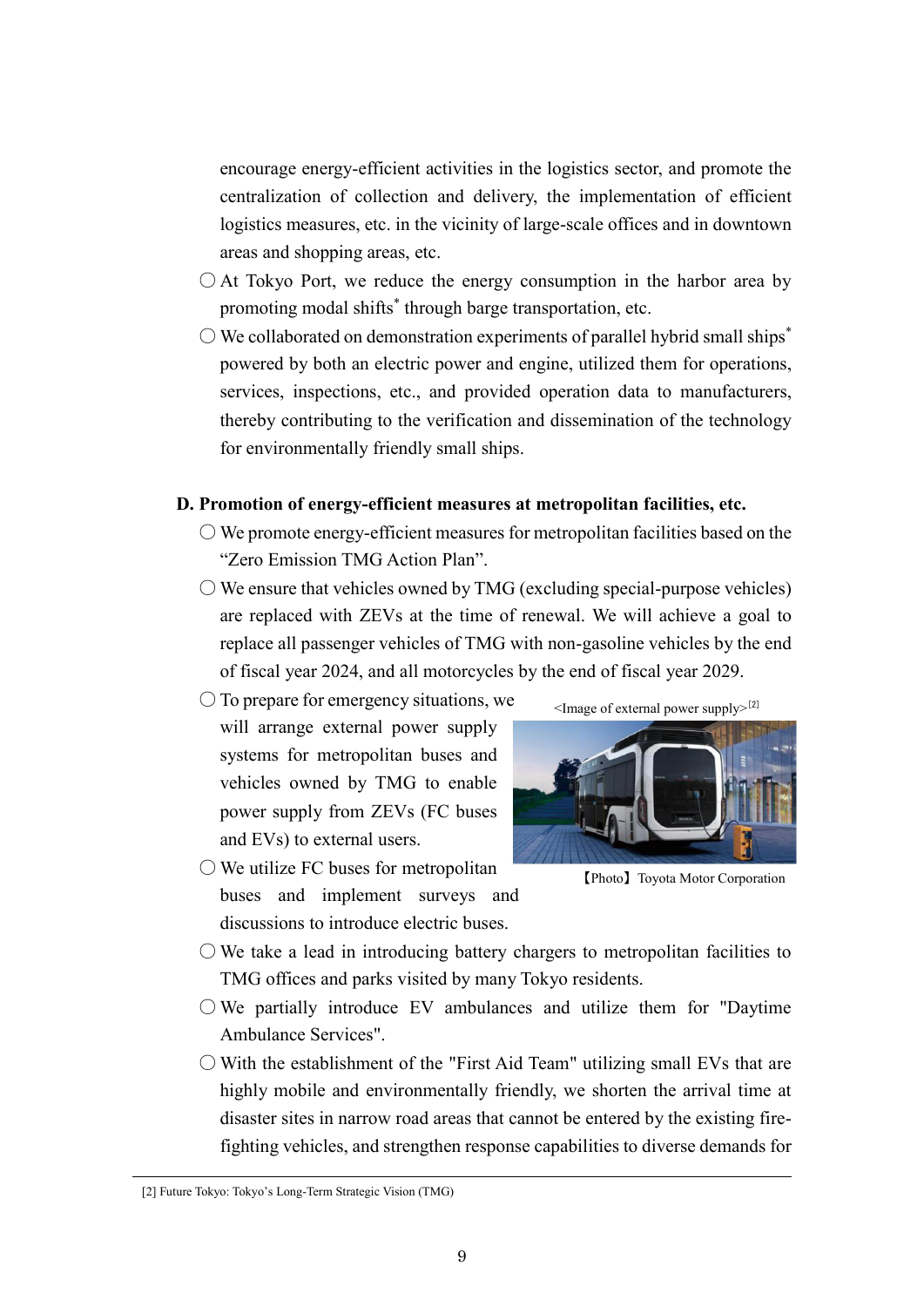fire-fighting.

- $\bigcirc$  In the water supply and sewerage business, we promote further energyefficient initiatives in the processes such as purification, transmission, distribution, and sewage treatment process, based on the "Bureau of Waterworks, Tokyo Metropolitan Government Environmental Five-Year Plan 2020-2024" and "Smart Plan 2014", a basic energy plan for sewerage operations.
- $\bigcirc$  In the sewerage business, we establish a system for storing sanitary sewage in trunk sewers, etc. to adjust the amount of water flowing into the water reclamation centers, thereby contributing to power peak shift\* and power supply / demand adjustment (demand response\*).

# **E. Initiatives for introducing LED lighting <Initiatives at metropolitan facilities, etc.>**

 $\bigcirc$  In the existing metropolitan facilities, we introduce LED lighting for lighting equipment with a long usage time on which high energy-efficient effects can be expected and places which citizens have many opportunities to visit. We introduce LED lighting for facilities that are planned to be newly constructed, reconstructed, and

<Musashino Forest Sport Plaza, Tokyo Stadium>[3] (introduction of LED lighting complete)



renovated in a large scale, and places that have a direct impact on the services for Tokyo residents, in conjunction with new construction and renewal.

- $\bigcirc$  We announce the introduction status of LED lighting in metropolitan facilities.
- $\bigcirc$  We introduced LED lighting in the metropolitan competition facilities related to the Tokyo 2020 Games.
- $\bigcirc$  We sequentially convert the lighting on roads and in parks managed by TMG to LEDs in conjunction with new construction, widening, renewal, etc. of the roads.
- $\bigcirc$  For lighting in common areas, etc. of metropolitan housing, we introduce LED lighting fixtures in conjunction with rebuilding, and we systematically implement update to LED lighting fixtures for the existing housing.
- $\circ$  We proactively introduce LED lighting in places which citizens have many opportunities to visit, for signposts at bus stops, roof lighting, etc.

<sup>[3]</sup> Musashino Forest Sport Plaza, Tokyo Stadium website[: https://musamori-plaza.com/facility/mainarena.php](https://musamori-plaza.com/facility/mainarena.php)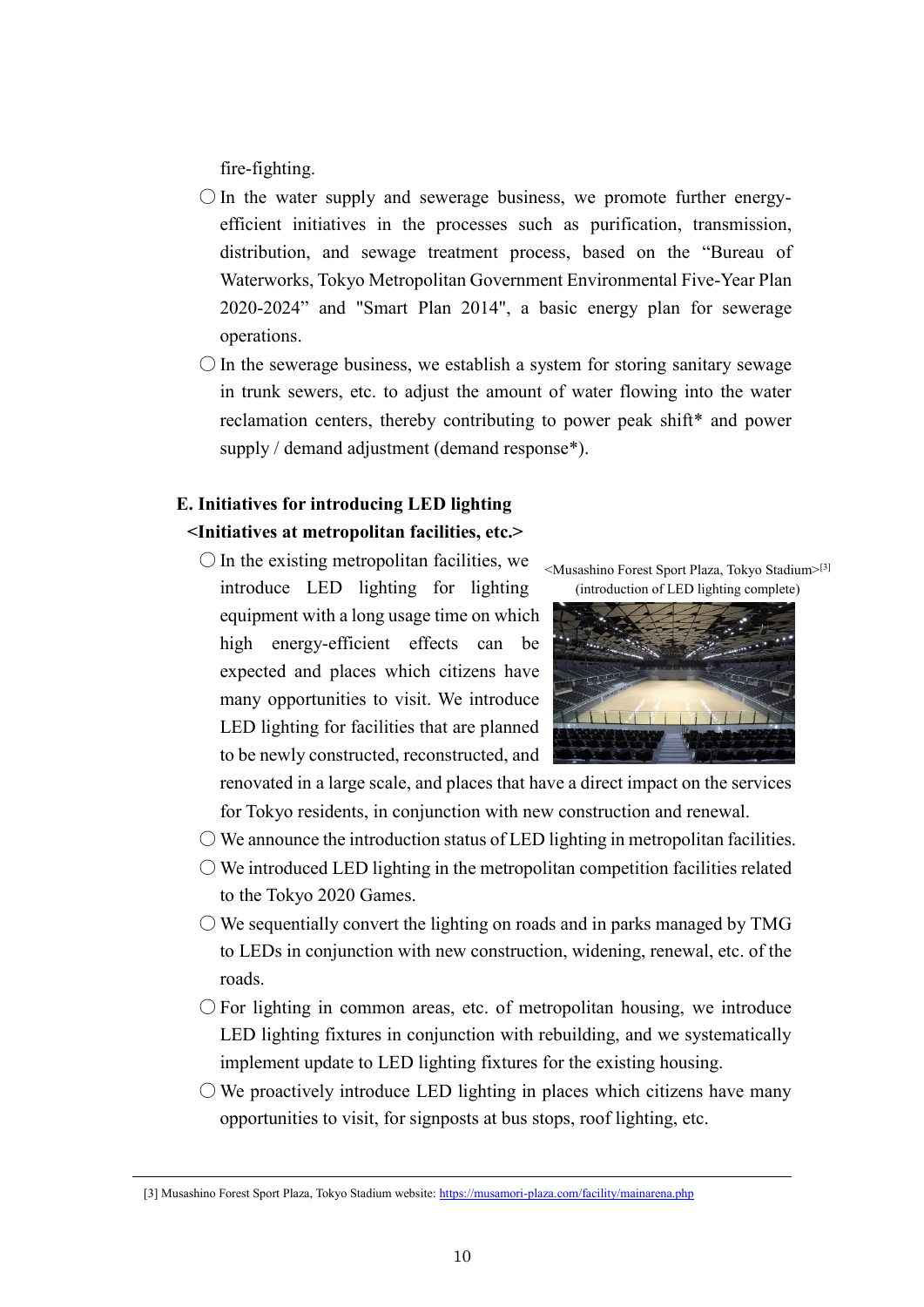#### **<Initiatives in the industrial and household sectors>**

- $\bigcirc$  In addition to investigating the diffusion status of LED lighting in buildings, factories, etc., we encourage business operators to convert to LED lighting through the operation of the Tokyo Cap-and-Trade Program for large-scale business establishments and the Carbon Reduction Reporting Program for small and medium-scale business establishments.
- $\bigcirc$  We promote the introduction of LED lighting through green leases<sup>\*</sup>, etc., in which the owners of small and medium-scale tenant buildings and tenants work together to implement energy-efficient measures.
- $\bigcirc$  We provide technical support for the conversion to LED lighting for small and medium-scale business establishments in municipalities, including facilities in the municipalities, through energy-efficient workshops in cooperation with the municipalities.
- $\bigcirc$  We investigate the diffusion status of LED lighting in the house and implement public relations utilizing environmental events, etc., so as to foster a momentum for the diffusion of LED lighting.
- $\bigcirc$  We provide support for projects to diffuse household LED lighting implemented by municipalities.

#### ② **Expansion of the introduction of renewable energy**

#### **A. Promotion of the introduction to metropolitan facilities**

- $\bigcirc$  We promote the introduction of renewable energy based on the "Zero" Emission TMG Action Plan".
- $\bigcirc$  We implement visualization projects by introducing new technologies regarding renewable energy (for example, solar roads\* , vibration power generation\* ) at metropolitan facilities.
- $\circ$  Aiming to achieve 100% use of renewable energy for electricity used at metropolitan facilities, we implement the "TMG Buildings Electricity Plan" to verify challenges for the future and utilize post-FIT (Feed-in Tarriff)\* renewable energy, including electricity, produced in Tokyo at municipal facilities.
- $\bigcirc$  In developing the competition facilities, we proactively introduced solar power generation, geothermal heat pumps, etc. that lead to the reduction of CO<sub>2</sub> emissions.
- $\bigcirc$  We utilize the "Geothermal Heat Potential Map<sup>\*</sup>" that provides an easy-tounderstand guideline for the amount of geothermal heat that can be collected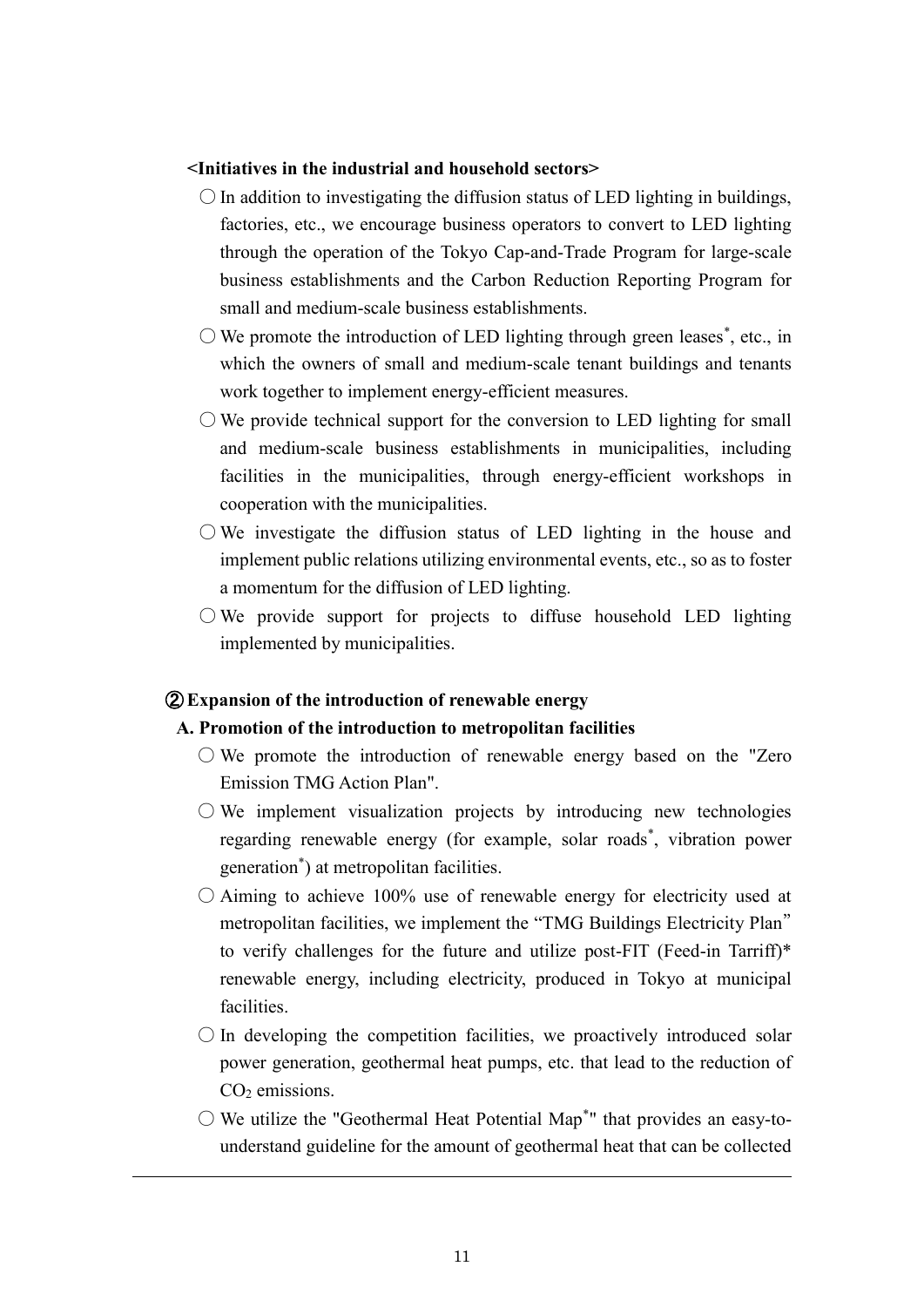in Tokyo to promote the introduction of geothermal heat in public facilities, etc.

- $\bigcirc$  In addition to the installation of solar power generation equipment on the rooftops of metropolitan housing, etc., we promote the installation of mega solar\* equipment at sewerage facilities.
- $\bigcirc$  By focusing on energy sources suitable for business characteristics, we expand the utilization of renewable energy such as the small hydropower generation\* taking advantage of the difference in height of pipes and waterways in water and sewage facilities, the conversion of pruned branches and leaves in parks to fuel, and the utilization of sewage thermal energy for air conditioning.
- $\bigcirc$  In addition to promoting energy-efficient measures, in order to further expand the utilization of renewable energy, we systematically introduce the "energy self-contained incineration system", which generates electricity from the waste heat of the incinerator produced in the incineration treatment process of sewage sludge and supplies the electricity necessary for the operation of the incinerator.

## **B. Promotion of the introduction to houses, business establishments, etc.**

○ We promote a self-generation model of power use to reduce  $CO<sub>2</sub>$  emissions at home and businesses to zero by providing subsidies for the purchase of equipment to utilize renewable energy, such as solar power, solar heat and geothermal power, geothermal power, and for storage batteries.



- $\bigcirc$  In order to help homeowners install solar power generation equipment that requires no initial costs and no maintenance, we provide subsidies for installation and management operators, and promote the dissemination of solar energy systems with low carbon that can be utilized even as an emergency power source.
- $\circlearrowright$  We utilize the know-how accumulated in the model projects for supplying renewable energy-derived electricity implemented by the Tokyo Environmental Public Service Corporation (hereinafter referred to as the "Environmental Public Service Corporation") to expand anew the supply

<sup>[4]</sup> Towards 2020 –Building the Legacy –(TMG)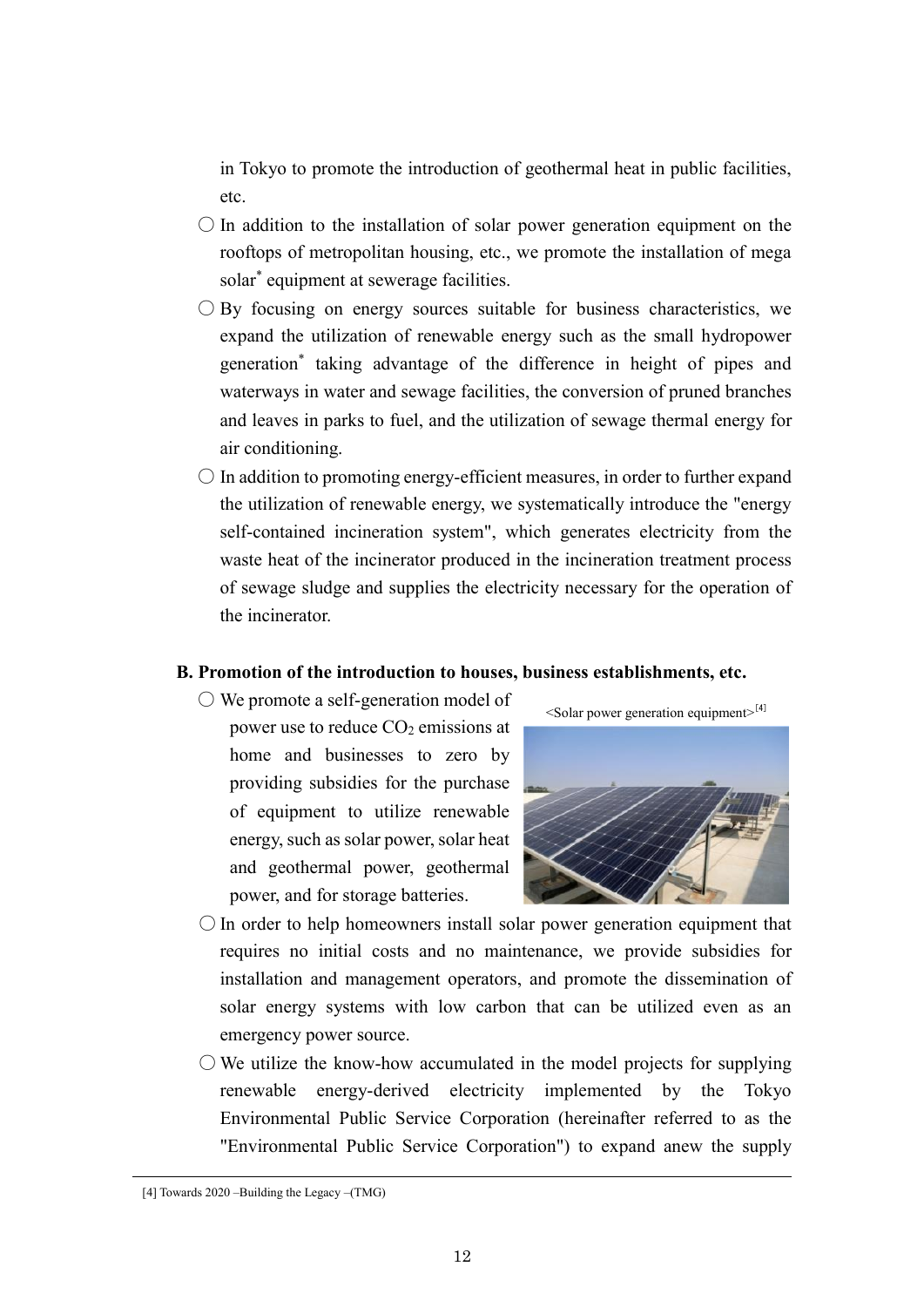destination targeting metropolitan facilities, etc. Furthermore, we raise awareness for enhancing the recognition of renewable energy-derived electricity and promoting the expansion of supply.

- $\bigcirc$  For business operators, we support the introduction of self-consumed renewable energy that contributes to the improvement of disaster prevention capabilities in local communities, independent of the FIT.
- $\bigcirc$  In order to examine new measures for further introduction and expansion of renewable energy, we carried out surveys on the installation status of solar power generation facilities.
- $\bigcirc$  Based on the liberalization of electricity retailing, etc., in order to enable Tokyo residents and business operators to select electricity by paying attention to the environmental performance, we utilize the Environment Energy Reporting Program\* and promote the utilization of renewable energyderived electricity through "visualization" of the utilization rate of renewable energy for each electric power supplier, etc.
- $\bigcirc$  Together with the companies in Tokyo participating in the "RE Action" program taking initiatives in the diffusing and utilizing of 100% renewable energy, we develop movements to expand the use of renewable energy including the support for matching of businesses selling renewable energies and other businesses.
- $\bigcirc$  We promote self-consumption of renewable energy, while promoting initiatives to achieve energy sharing mainly of electricity produced from renewable energy throughout the area utilizing the VPP\* system to remotely optimize the management of the facilities.
- $\bigcirc$  In order to expand the utilization of renewable energy-derived electricity by Tokyo residents, we establish a mechanism for purchasing electricity in groups and develop a new business model to encourage selection behavior.
- $\circlearrowright$  We work to expand the use of renewable energy by providing subsidies for purchasing electricity from power generation facilities using renewable energy built outside Tokyo and for the introduction of renewable energy facilities for self-consumption.

#### **C. Promotion of the introduction to the Tokyo islands**

 $\bigcirc$  We support initiatives to promote the utilization of renewable energy according to local characteristics of municipalities in the Tokyo islands, and promote the dissemination and expansion of low-carbon self-distributed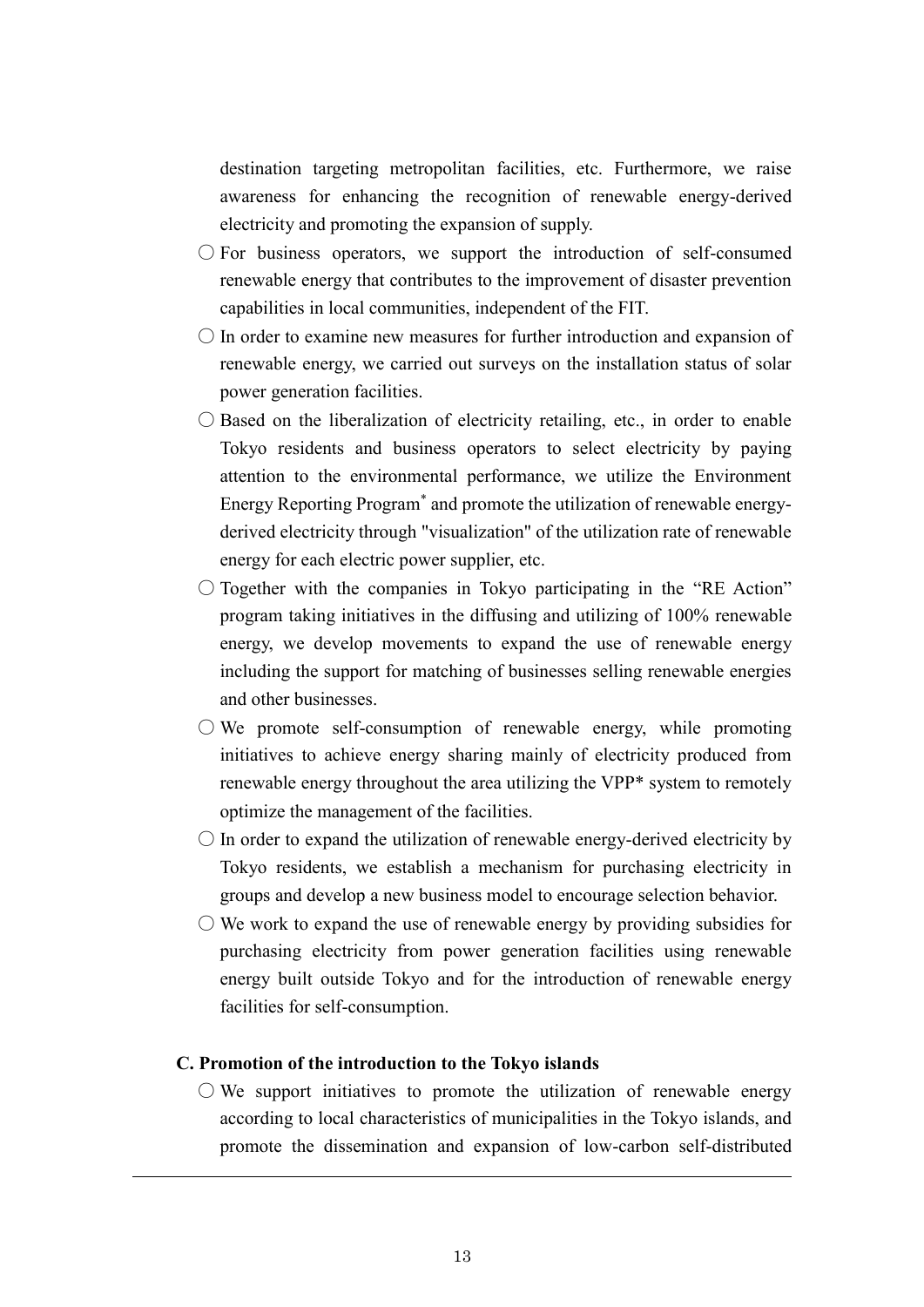energy.

- $\bigcirc$  We support initiatives to expand the utilization of geothermal power generation\* in Hachijojima, which is rich in geothermal resources.
- $\circlearrowright$  We promote initiatives to realize the Zero Emissions Island\* to fully cover the electricity consumed in the island with renewable energy through a demonstration project to supply electricity produced from 100% renewable energy in Hahajima.

# **D. Promotion of the introduction through awareness raising and information dissemination**

- $\circlearrowright$  We promote the introduction of solar power generation systems and solar heat utilization systems in buildings through information dissemination with the help of the "Tokyo Rooftop Solar Register\* ".
- $\circlearrowright$  With the aim to expand the utilization of renewable energy taking advantage of the characteristics of Tokyo, we assist railway companies, etc. to introduce solar panels, etc. to the platform roofs of the station buildings, so that they can make an appeal to Tokyo residents and tourists as an environmentally friendly station model.
- $\circ$  We promote the realization of Zero Emission Tokyo by supporting startup companies to collaborate with large companies and their technology development.
- $\bigcirc$  To make Tokyo a base where world-class wisdom, technologies and funds for ESG accumulate, we realize the Tokyo Green Finance Initiative to collect funds for ESG both from within and outside Japan, and establish Tokyo's presence as one of global major markets of green finance.

#### ③ **Dissemination of hydrogen energy**

#### **A. Promotion of the establishment of hydrogen stations**

- $\bigcirc$  We support the establishment and operation of hydrogen stations necessary for expanding the introduction of FCVs. In addition, we support the establishment of hydrogen stations that are suitable for fuelcell buses.  $\leq$ Hydrogen station using municipal site $>$ [5]
- $\bigcirc$  In preparation for the addition of hydrogen stations to the existing gas stations, we



©JXTG Energy

<sup>[5]</sup> ZEV diffusion program (TMG)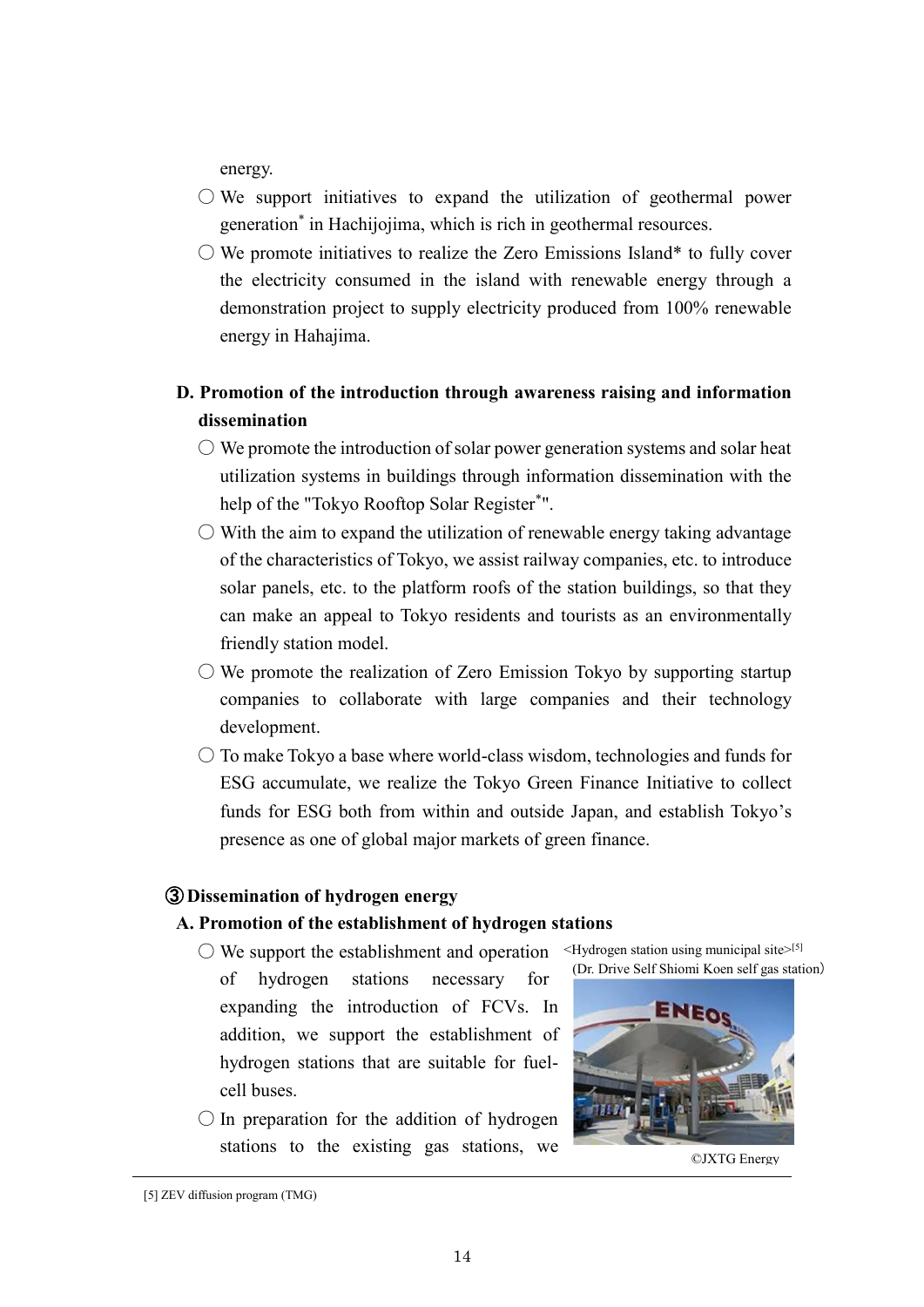seminars to acquire the technical skills necessary for operation, etc.  $\circlearrowright$  We support turning existing gas stations into environmentally-friendly multi energy stations by adding a hydrogen station, installing super-fast chargers,

support small and medium-sized gas station operators by providing information necessary for the establishment of hydrogen stations, holding

- and the introduction of ZEV rental cars and car sharing services.  $\bigcirc$  In the city development of the Olympic and Paralympic Village after the Games, we promote initiatives to realize a city that become a model for an
- environmentally-advanced cities, such as introducing hydrogen as the energy utilized in the city.
- $\circlearrowright$  We promote city planning using 100% clean energy, mainly renewable energy and hydrogen, in the bay area making use of green technologies.

#### **B. Dissemination of fuel-cell vehicles, buses, etc.**

- $\bigcirc$  We support the introduction of FCVs for corporations and individuals in Tokyo, as well as support the proactive introduction to vehicles owned by TMG and the introduction in municipalities.
- $\bigcirc$  In order to accelerate the diffusion of fuel-cell buses, we provide subsidies to purchase the buses and fuel costs.
- $\circlearrowright$  We proactively introduce fuel-cell buses to the metropolitan bus services and promote the dissemination of fuel-cell buses even on the bus services running around Haneda Airport, etc.
- $\bigcirc$  We work to introduce fuel-cell buses to the BRT\* that connects the center of Tokyo and the waterfront city.
- We collaborate with universities and ward offices to develop vehicles tailored to the needs of the urban areas and test operation of fuel-cell garbage trucks on the garbage collection routes. Also, we conduct data analysis, aiming to diffuse fuel-cell garbage trucks in the future.



 $\le$  Fuel-cell garbage trucks  $>^{[7]}$ 



 $\bigcirc$  We provide subsidies to install fuel cells at home to promote their diffusion, aiming to reduce energy consumption at home and enhance resilience in case



<sup>[6]</sup> Towards 2020 –Building the Legacy – (TMG)

<sup>[7]</sup> Future Tokyo: Tokyo's Long-Term Strategy (TMG)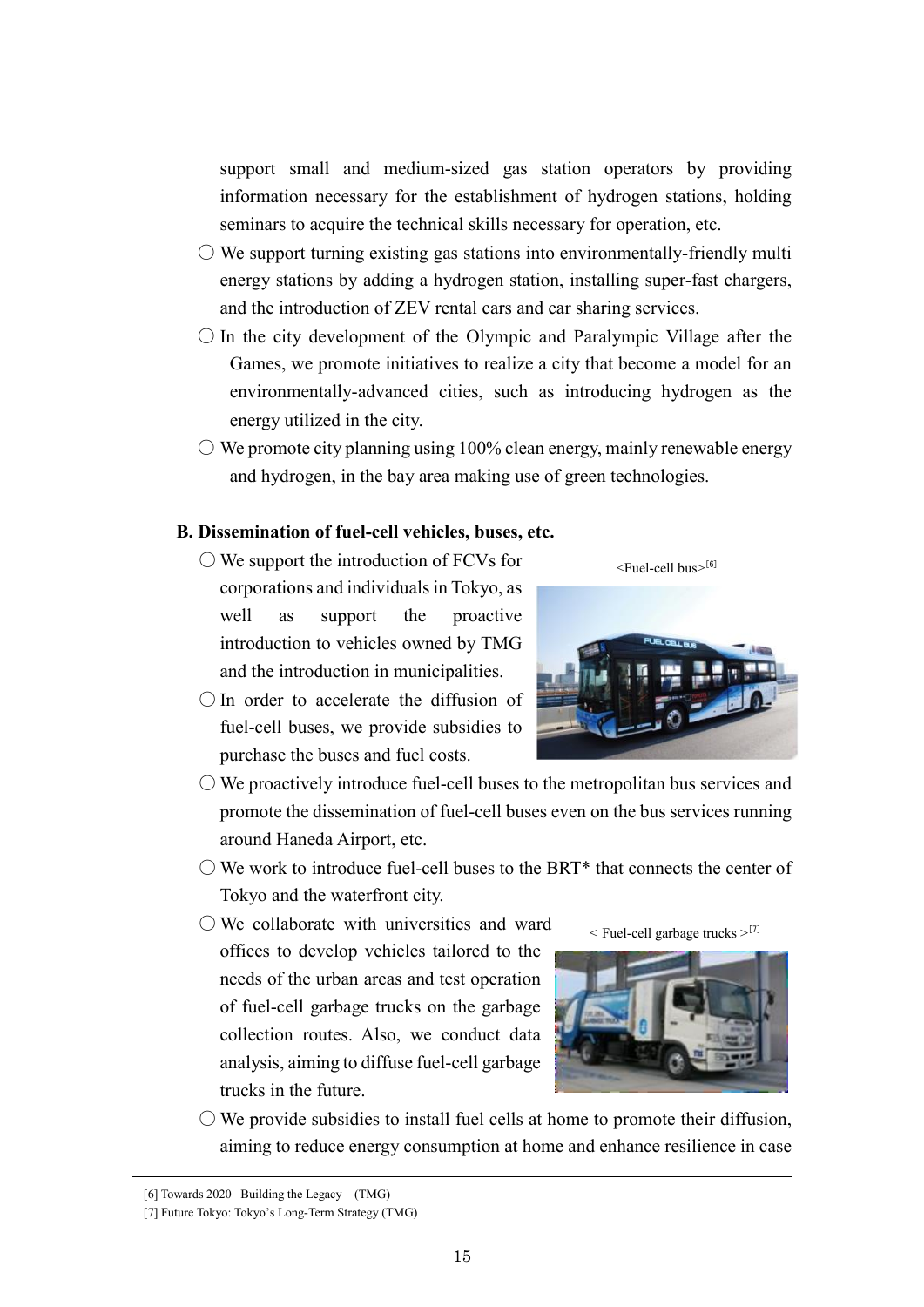of emergencies.

- $\bigcirc$  We provide subsidies to install fuel cells for business or industrial applications to business operators, in order to accelerate decarbonation and resilience enhancement in offices.
- $\bigcirc$  In order to realize social implementation of FC mobility for commercial use at an early date, we consider demonstraton projects for the operation of FC trucks and FC falklifts.
- $\bigcirc$  Taking the opportunity of the Tokyo Hydrogen Initiative to meet with companies developing hydrogen business on a global scale, we promote collaboration among companies to develop the needs for hydrogen for business and industrial applications in the National Capital Region, such as commercial vehicles and electricity, and further advance social implementation of hydrogen technologies.

#### **C. Awareness raising for a wide range of Tokyo residents**

- $\circ$  To make hydrogen an important legacy for the next generation in the shift from fossil fuels to decarbonized energy, we promote the use of hydrogen by using hydrogen for the first time as a fuel for the Olympic cauldron and the torch for the Tokyo 2020 Torch Relay.
- $\bigcirc$  Regarding the characteristics and safe use of hydrogen, etc., we implement dissemination activities through utilization of the hydrogen information center "Tokyo Hydrogen Museum", which is a base for transmitting hydrogen energy information, and holding events and seminars for general citizens.
- $\circ$  We promote education to learn about hydrogen, which is expected to be one of the main energies in the future, for children who are responsible for the next generation of society, and implement effective public awareness using media such as SNSs\* and pamphlets for Tokyo residents who are not familiar with hydrogen.
- $\bigcirc$  In order to create a movement toward the dissemination of hydrogen energy, we share information on advanced technologies by the "Tokyo Hydrogen Promotion Team" established through industry-academia-government collaboration and transmitting information by holding relevant events.
- $\circ$  In cooperation with companies and organizations, we supply electricity using fuel cells at events, etc., so as to visualize the utilization of hydrogen energy.
- $\circlearrowright$  We work to promote understanding of hydrogen by widely transmitting advantages of hydrogen by organizing FCV race events in the future.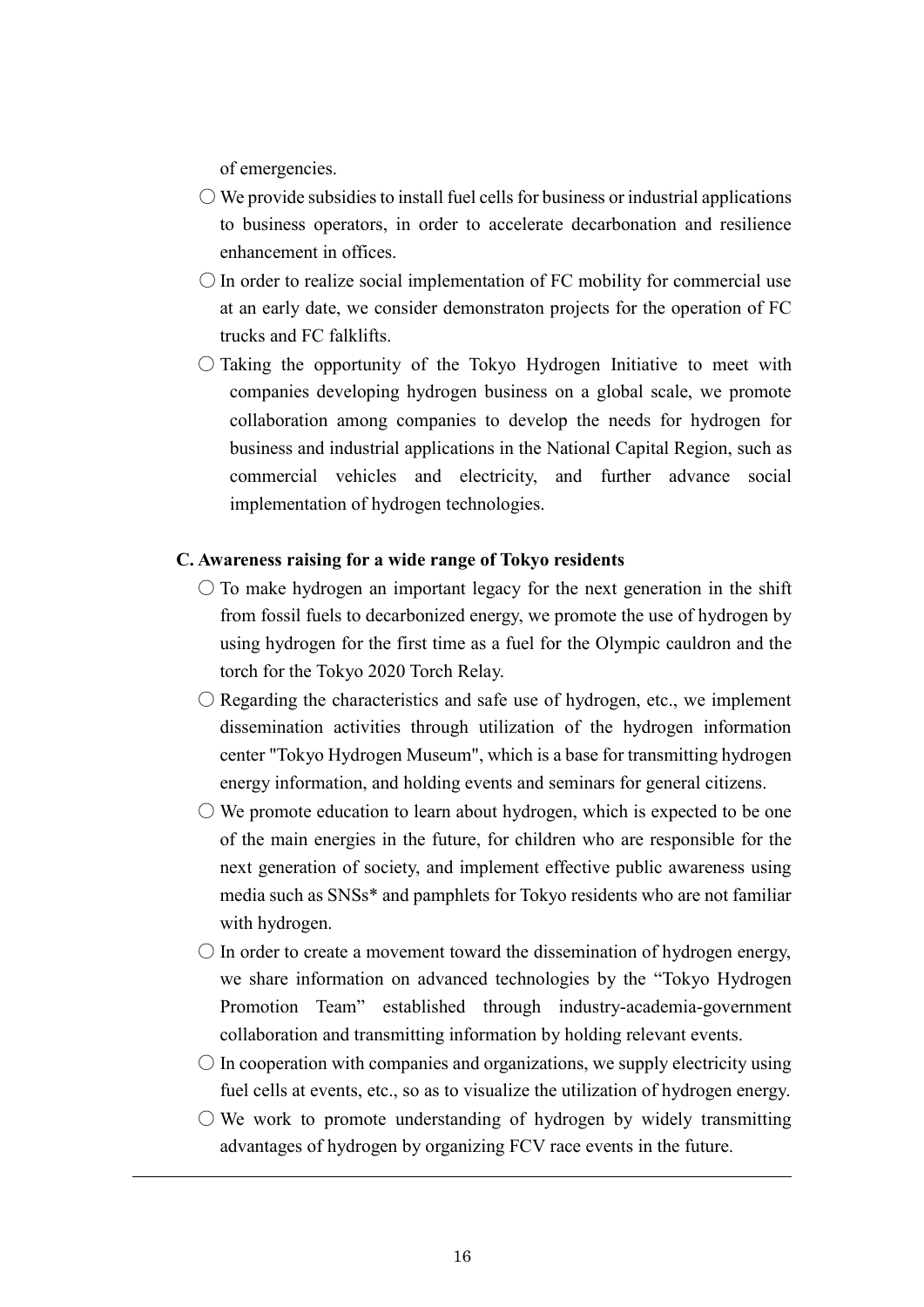- $\circ$  We establish the "Tokyo Hydrogen Vision (tentative name)" to make CO<sub>2</sub>free hydrogen\* as the pillar for realizing decarbonized society in 2050, with the aim of accelerating efforts to realize a hydrogen society in the National Capital Region.
- $\circlearrowright$  We establish an incentive scheme for hydrogen-powered ships, which are expected to be zero-emission ships, and support their launch into operation at an early date.

#### **D. Promotion of utilization of CO2-free hydrogen**

- $\circlearrowright$  We strengthen the think tank functions of the Tokyo Metropolitan Research Institute for Environmental Protection under the Environmental Public Service Corporation which contributes to the solution of diversified and complex needs in the administration of Tokyo such as research on  $CO<sub>2</sub>$ -free hydrogen\* .
- $\bigcirc$  For the diffusion of renewable energy-oriented CO<sub>2</sub>-free hydrogen, we promote the expansion of its use in Tokyo through research and demonstration projects for the utilization of hydrogen.
- $\bigcirc$  Based on the agreement concerning the research and development of CO2free hydrogen among the four parties consisting of Fukushima Prefecture, the National Institute of Advanced Industrial Science and Technology, TMG, and the Environmental Public Service Corporation, we promote the utilization of CO2-free hydrogen produced in Fukushima Prefecture in Tokyo during the Games.
- $\bigcirc$  In cooperation with the national government, etc., we implement initiatives to promote the utilization of  $CO<sub>2</sub>$ -free hydrogen produced in Fukushima Prefecture, such as information transmission and dissemination at events in Tokyo, etc.
- $\circlearrowright$  We conduct investigation and research on city planning utilizing hydrogen electricity storage systems\* using renewable energy and promote new energy management<sup>\*</sup> regarding electricity, heat, etc. of hydrogen electricity storage systems using CO<sub>2</sub>-free hydrogen.
- $\bigcirc$  In preparation for the era in which renewable energy is used intensively, we promote initiatives introducing advanced technologies such as hydrogen stations using renewable energy that are effective for long-term and largescale storage of surplus power.
- $\bigcirc$  For the promotion of renewable energy-oriented hydrogen, we support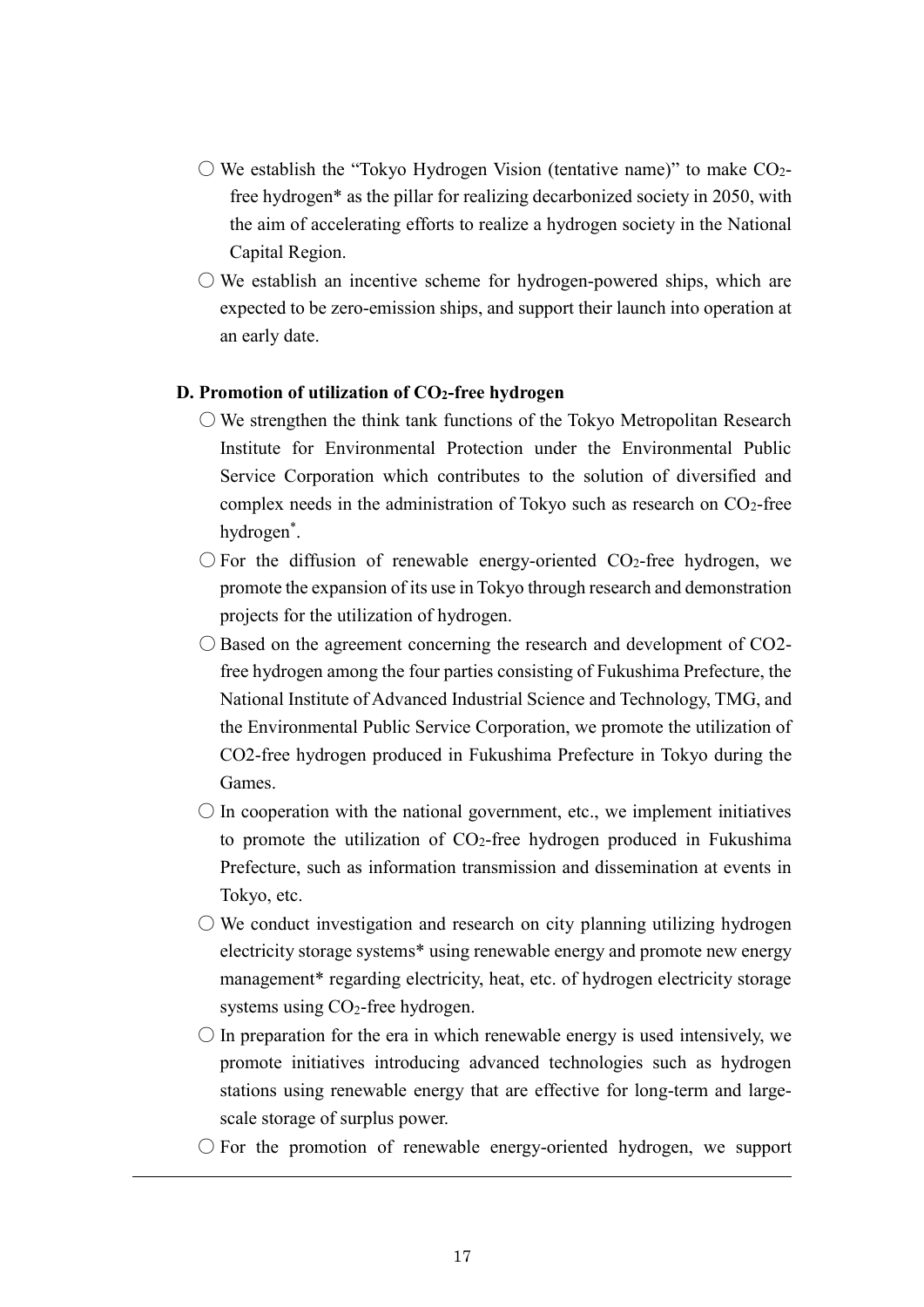business operators to introduce facilities that use renewable energy-based hydrogen.

#### **(5) Benefits**

The following achievements will expand the promotion of energy-efficiency, the introduction of renewable energy, and the utilization of hydrogen energy, reduce  $CO<sub>2</sub>$ emissions, and realize a city which can contribute to countermeasures against global warming. Furthermore, it will be possible to realize a society with disaster prevention capabilities that can maintain a stable supply of energy as self-distributed energy, which will continue to maintain comfort while suppressing energy consumption.

- $\bigcirc$  LED lighting will be installed in many metropolitan facilities, including the metropolitan competition facilities for the Games.
- $\bigcirc$  The energy consumption in Tokyo will decrease.
- The "Tokyo Zero Emission House", a standard for housing with environmental performance that takes into consideration the regional characteristics of Tokyo, will be established.
- $\circ$  The greenhouse gas emissions in Tokyo will decrease.
- $\bigcirc$  Next-generation vehicles with high environmental performance will become popular.
- $\circ$  The sales ratio of non-gasoline vehicles including ZEVs in new passenger cars will increase.
- $\bigcirc$  The introduction of universal design taxis with high environmental performance will expand.
- The proportion of utilization of renewable energy-derived electricity will increase.
- $\circ$  Solar power generation will be widely introduced in Tokyo.
- $\circ$  The number of sites where hydrogen stations are installed will increase, and FCVs and fuel-cell buses will become popular.

#### **4. Facts and figures**

| (1) Promotion of energy-efficient measures |                                                                   |  |
|--------------------------------------------|-------------------------------------------------------------------|--|
| Diffusion                                  | rate of Reflected in the design and construction of each facility |  |
| <b>LED</b><br>lighting                     | at   at new permanent venues and existing facilities $(11$        |  |
| metropolitan                               | facilities completed)                                             |  |
| facilities                                 |                                                                   |  |
| (introduction of LED)                      |                                                                   |  |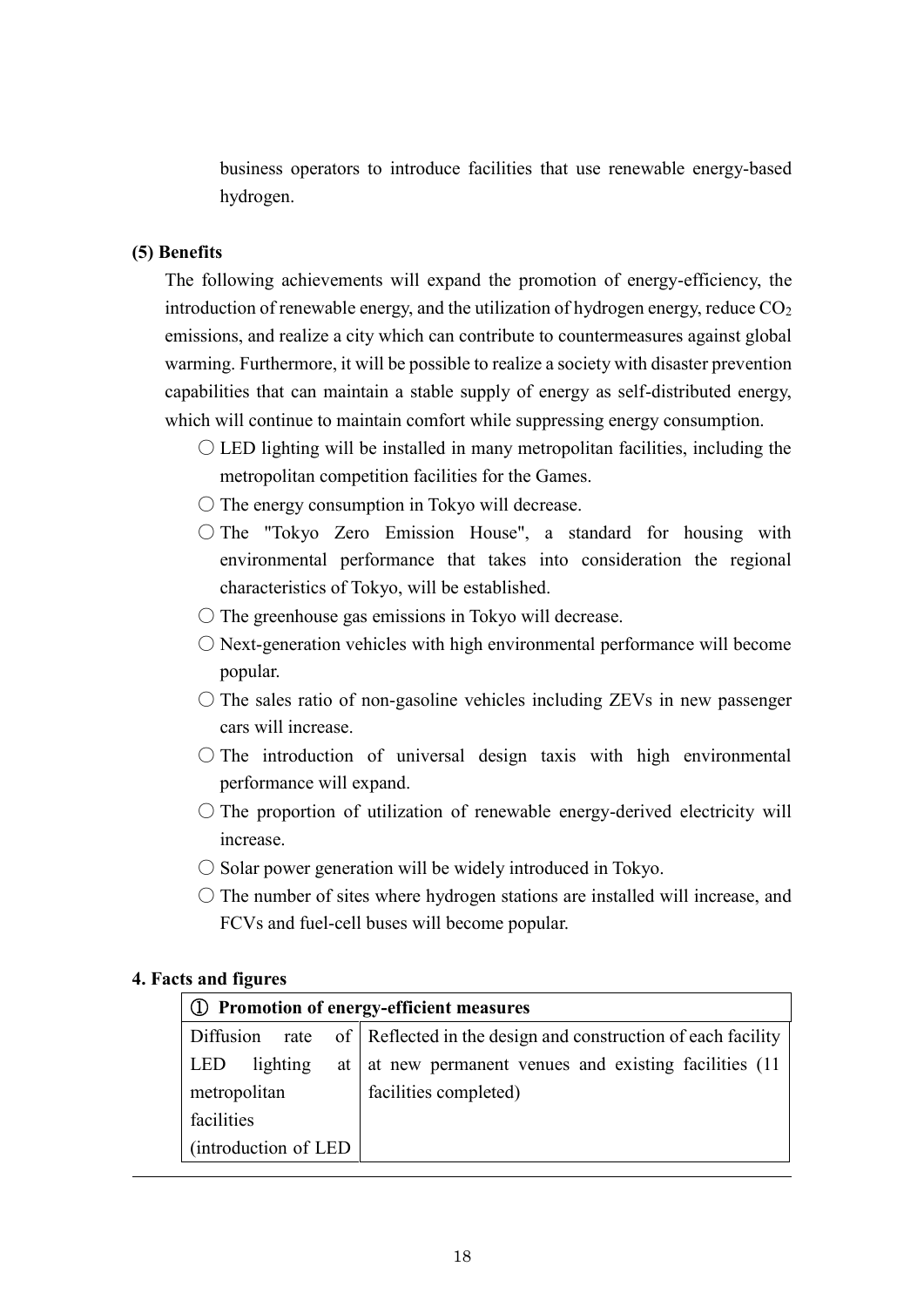| lighting<br>the<br>at   |                                                         |
|-------------------------|---------------------------------------------------------|
| metropolitan            |                                                         |
| competition facilities  |                                                         |
| of the Tokyo 2020       |                                                         |
| Games)                  |                                                         |
|                         | 25.4% reduction (compared to FY2000) (preliminary       |
| Energy consumption      | figures for FY2019)                                     |
| in Tokyo                | [Reference] 21.1% reduction (from FY2000)<br>(in        |
|                         | FY2015)                                                 |
| Establishment<br>of     | Diffusion of the specifications of "Tokyo Zero Emission |
| "Tokyo<br>Zero          | House"                                                  |
| Emission House", a      | (Design confirmation review: implemented to 818 cases)  |
| standard for housing    | Subsidies determined to be provided to: 434 houses)     |
| with environmental      |                                                         |
| performance<br>that     |                                                         |
| takes into account the  |                                                         |
| regional                |                                                         |
| characteristics<br>of   |                                                         |
| Tokyo                   |                                                         |
| Greenhouse              | 0.2% reduction (compared to FY2000) (preliminary        |
| gas                     | figures for FY2019)                                     |
| emissions in Tokyo      | [Reference] 6.6% increase (from FY2000) (in FY2015)     |
| Diffusion<br>of<br>rate | 20.1% (in FY2018)                                       |
| next-generation         | [Reference] $14\%$ (in FY2015)                          |
| vehicles, etc.<br>(HV,  |                                                         |
| PHV, EV, FCV)           |                                                         |
| (passenger cars)        |                                                         |
| Diffusion<br>of<br>rate | 0.6% (in FY2018)                                        |
| next-generation         | [Reference] 0.4% (in FY2015)                            |
| vehicles, etc. (HV,     |                                                         |
| PHV, EV, FCV)           |                                                         |
| (freight vehicles)      |                                                         |
| Ratio of ZEVs (EVs,     | $39.5\%$ (in FY2019)                                    |
| PHVs, FCVs)<br>and      |                                                         |
| other<br>non-gasoline   |                                                         |
| vehicles<br>to<br>new   |                                                         |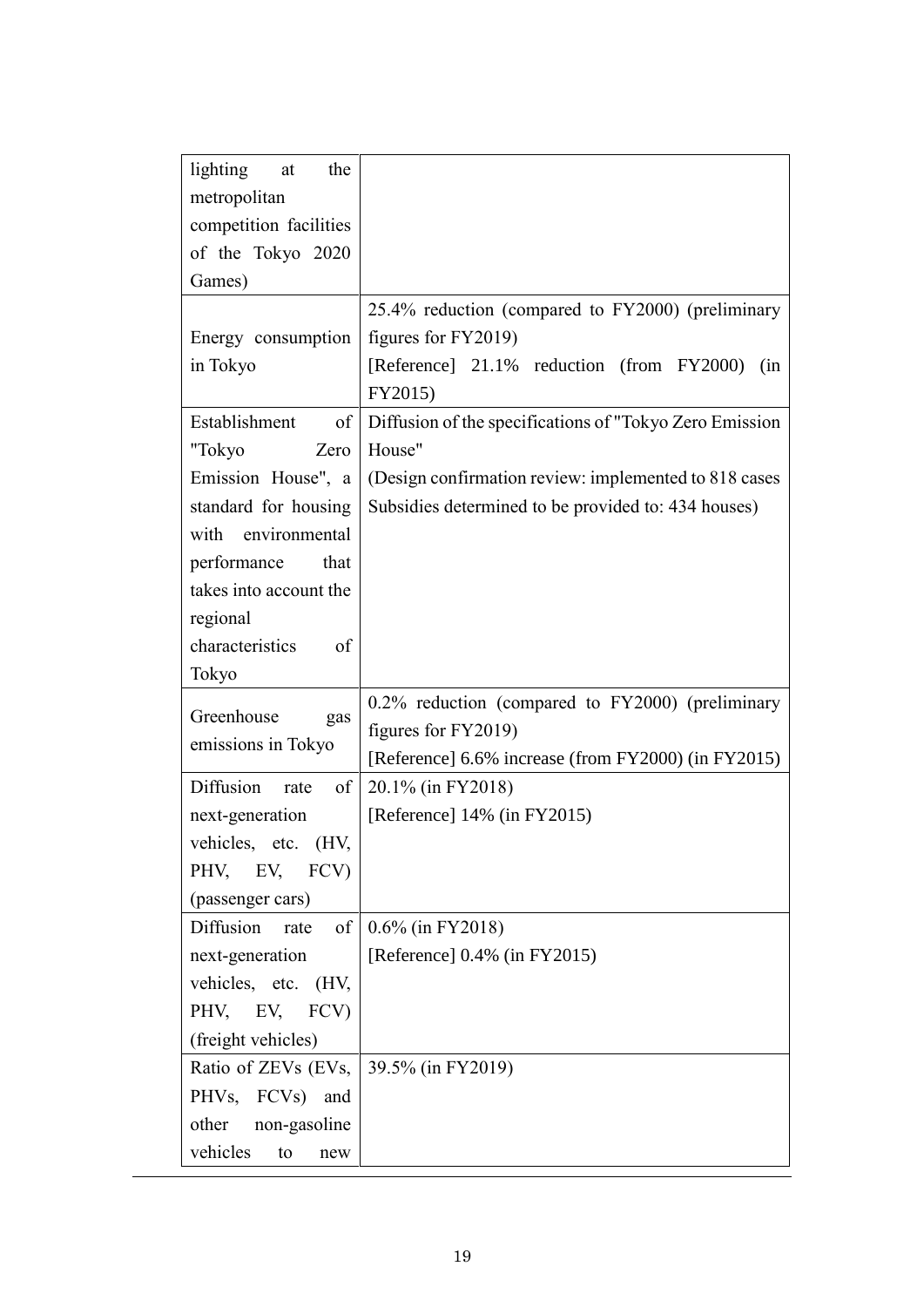| passenger car sales            |                                                          |
|--------------------------------|----------------------------------------------------------|
| Introduction<br>of             | Assistance results: 9,044 units in total                 |
| universal design taxi          |                                                          |
| high<br>with                   |                                                          |
| environmental                  |                                                          |
| performance                    |                                                          |
|                                | 2 Expansion of the introduction of renewable energy      |
| Ratio of electricity           | 17.3% (in FY2019)                                        |
| utilization for which          | [Reference] 11.1% (in FY2015)                            |
| renewable<br>energy            |                                                          |
| accounts                       |                                                          |
| Installation<br>volume         | 610,000 kW (in FY2019)                                   |
| of<br>solar<br>power           | [Reference] 460,000 kW (in FY2015)                       |
| facilities<br>generation       |                                                          |
| in Tokyo                       |                                                          |
| Introduction of solar          | Approx. 25,000 kW (in FY2019)                            |
| power generation to            | [Reference] Approx. 13,700 kW (in FY2015)                |
| metropolitan                   |                                                          |
| facilities                     |                                                          |
| 3 Diffusion of hydrogen energy |                                                          |
| Number<br>of                   | Number of installation locations: 21 places in total (at |
| installation locations         | the end of FY2020)                                       |
| of hydrogen stations           |                                                          |
| Number of fuel-cell            | Number of vehicles owned: 1,097 units in total           |
| vehicles diffused              |                                                          |
| Number of fuel-cell            | 85 units in total (at the end of FY2020)                 |
| buses diffused                 |                                                          |

(Items in the table are achievements to March 2020 unless otherwise noted)

# **5. Explanation of Terms**

| <b>LED</b> | An abbreviation for Light Emitting Diode. Compared to          |
|------------|----------------------------------------------------------------|
|            | incandescent and fluorescent lamps, it has advantages such as  |
|            | long life, power saving and compactness                        |
| EV         | An abbreviation for Electric Vehicle. A car that is equipped   |
|            | with a motor and control device (inverter, etc.) instead of an |
|            | engine and uses electricity charged in the battery instead of  |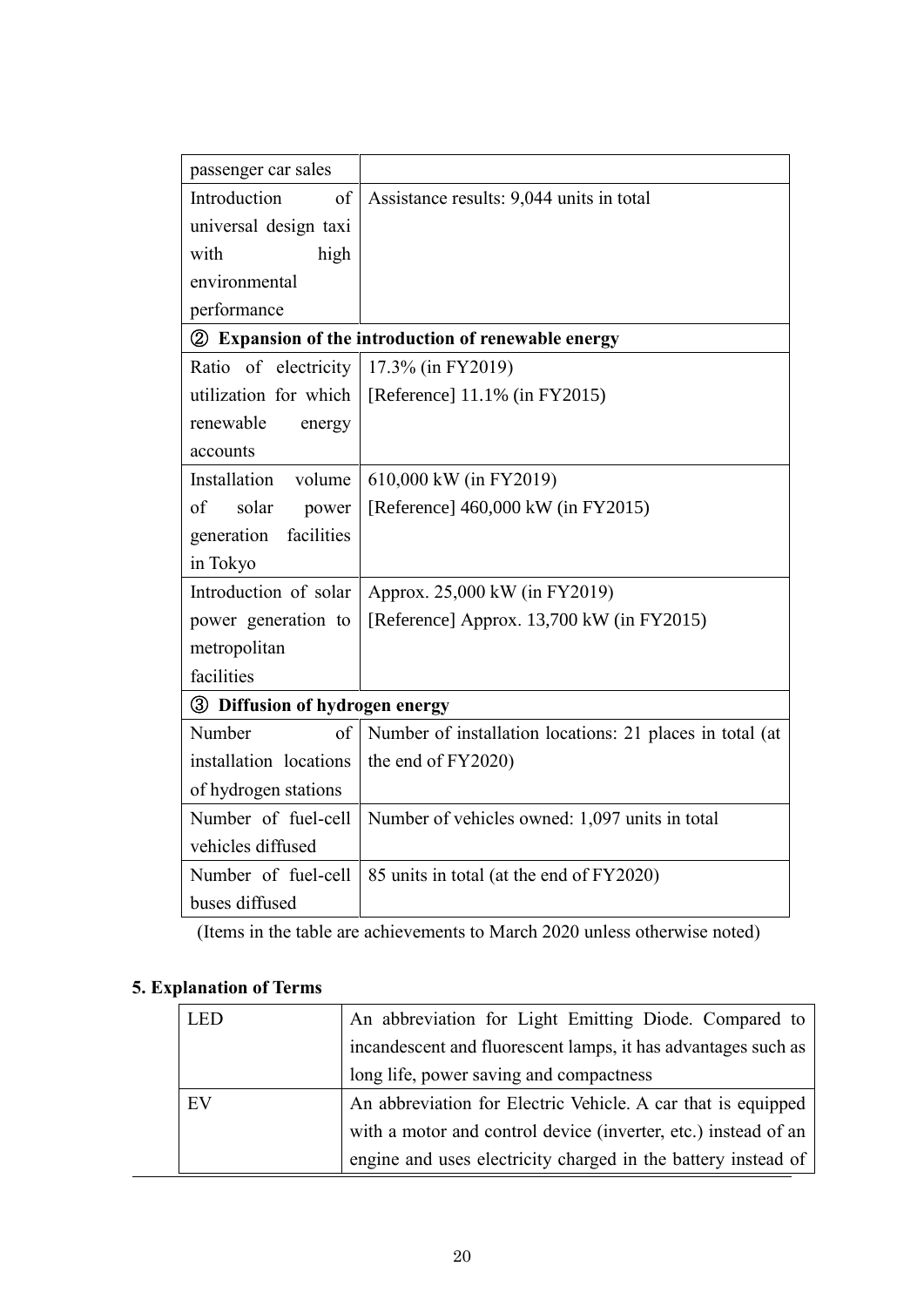|                      | gasoline                                                          |
|----------------------|-------------------------------------------------------------------|
| Zero-emission        | Electric vehicles (EV), plug in hybrid vehicles (PHV) and         |
| vehicle (ZEV)        | fuel-cell vehicles (FCV) that do not emit exhaust gas such as     |
|                      | carbon dioxide when traveling                                     |
| Cap-and-<br>Tokyo    | A system that establishes an upper limit for greenhouse gas       |
| Trade<br>Program     | at individual business establishments, etc.,<br>emissions         |
| (C&T Program)        | guarantees secure implementation of emission reductions, and      |
|                      | allows transfer or acquisition of the excess or deficiency        |
|                      | through emissions trading                                         |
| Geothermal heat      | Energy that utilizes the thermal characteristics of the ground    |
|                      | where temperature changes between daytime and nighttime or        |
|                      | among the seasons are small.                                      |
| Hydrogen station     | A facility for supplying hydrogen to fuel cell vehicles. This     |
|                      | includes an off-site type that stores hydrogen transported from   |
|                      | outside in the hydrogen station, and an on-site type that         |
|                      | reforms city gas, etc. to produce hydrogen in the station         |
| Fuel cell            | A system that generates electricity by reacting hydrogen with     |
|                      | oxygen in the air to directly produce electricity. Only water is  |
|                      | discharged at the stage of use                                    |
| <b>FCV</b>           | An abbreviation for Fuel-cell Vehicle. A car that runs by         |
|                      | rotating a motor with electricity generated through a chemical    |
|                      | reaction between hydrogen and oxygen                              |
| Greenhouse<br>gas    | The total amount of 7 types of gases, such as carbon dioxide,     |
| emissions            | methane, and dinitrogen monoxide, emitted in line with            |
|                      | human activities, which is converted to the amount of carbon      |
|                      | dioxide                                                           |
| Smart energy city    | A vision of the future of urban energy use that will realize      |
|                      | simultaneously three targets such as low carbon, comfort, and     |
|                      | disaster prevention based on reasonable "smart power saving"      |
| Carbon<br>Zero<br>4  | Initiatives to zero all $CO2$ emissions to be discharged in Tokyo |
| Days in 2020         | for a total of four days during the opening and closing           |
|                      | ceremonies of the Tokyo 2020 Olympic and Paralympic               |
|                      | Games                                                             |
| Carbon offset for    | Initiatives of the Tokyo Organising Committee for the             |
| Tokyo<br>2020<br>the | Olympic and Paralympic Games aimed at offsetting CO <sub>2</sub>  |
| Games                | emissions from the Tokyo 2020 Games that cannot be reduced        |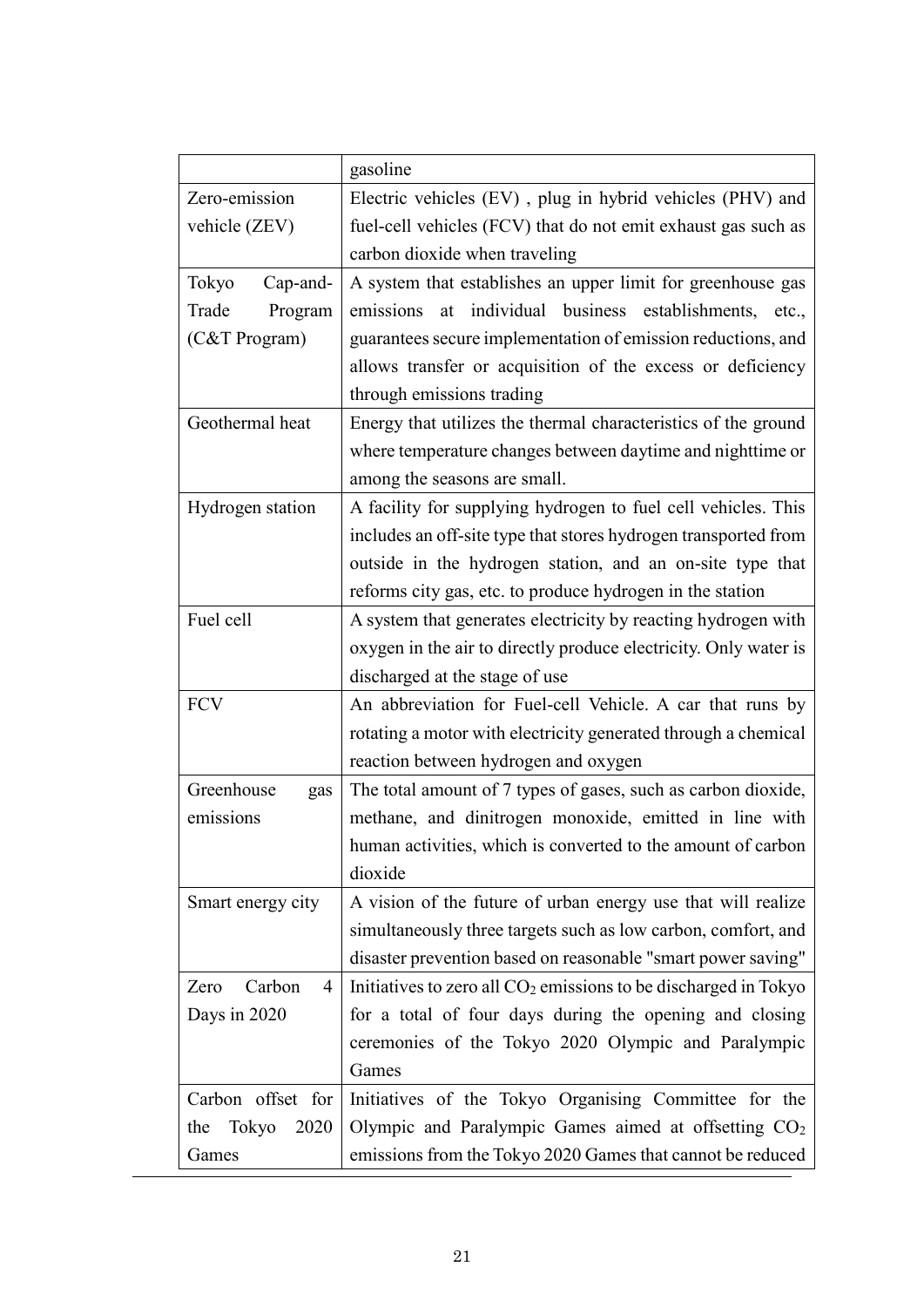|                              | with the emission reduction efforts only by reduction efforts           |
|------------------------------|-------------------------------------------------------------------------|
|                              | with the $CO2$ reduction credit.                                        |
| Carbon Reduction             | A system to promote the grasping of $CO2$ emissions and the             |
| <b>Reporting Program</b>     | implementation of specific energy-efficient measures and                |
|                              | reduce CO <sub>2</sub> emissions associated with business activities by |
|                              | obligating the target business establishments to submit a               |
|                              | global warming countermeasures report in order to promote               |
|                              | the implementation of countermeasures against global                    |
|                              | warming at small and medium-scale business establishments               |
|                              | in Tokyo                                                                |
| <b>Building</b><br>Green     | A system that obligates the building owner to submit a plan             |
| Program                      | describing the status of energy efficiency, greening, solar             |
|                              | power generation, etc. when newly constructing or extending             |
|                              | a building whose total floor area exceeds a certain standard,           |
|                              | conducts and announces grade evaluation of the initiative               |
|                              | level, so as to encourage proactive initiatives related to              |
|                              | energy-efficient performance, etc.                                      |
| reduction<br>CO <sub>2</sub> | The amount reduced beyond the reduction obligation by the               |
| credit                       | covered facilities of the C&T Program through energy-                   |
|                              | efficient initiatives, etc. (excess reduction amount) They also         |
|                              | include the amount such as credits of small and medium-sized            |
|                              | facilities in Tokyo and the reduction outside Tokyo.                    |
| <b>ESCO</b>                  | An abbreviation for Energy Service Company. Business that               |
|                              | cuts costs by optimally managing customers' energy use and              |
|                              | receives a certain amount as a reward from the results                  |
| Low-carbon                   | Classification of the $CO2$ emission level by symbols "A4 to            |
| benchmark                    | C" depending on whether it is higher or lower than the average          |
|                              | value of $CO2$ emissions per square meter of total floor area for       |
|                              | each industry calculated based on the data of the Global                |
|                              | Warming Countermeasures Report                                          |
| Carbon report                | A report that shows the energy-efficient levels (the $CO2$              |
|                              | emission results and the implementation status of energy-               |
|                              | efficient measures, etc.) of small and medium-scale tenant              |
|                              | buildings in seven stages. It is assumed that building owners,          |
|                              | etc. will use it for appealing environmental performance                |
|                              | during real estate transactions                                         |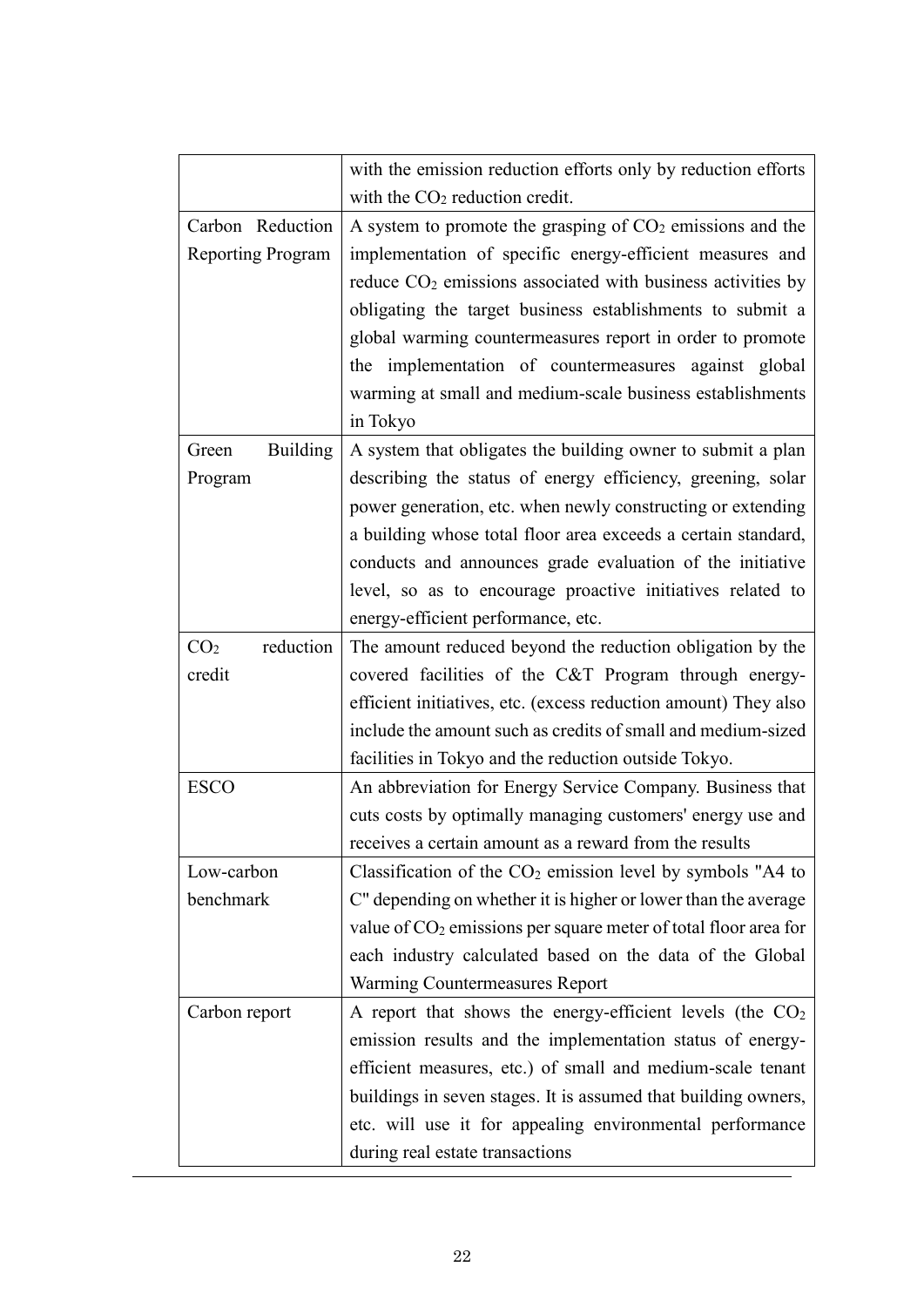| Energy-efficient      | Adjustment of facilities and equipment that demonstrate         |
|-----------------------|-----------------------------------------------------------------|
| tuning                | energy-efficiency effects in accordance with changes in actual  |
|                       | usage of buildings                                              |
| <b>ZEB</b>            | An abbreviation for Net Zero Energy Building. Buildings         |
|                       | where primary energy consumption is reduced by improving        |
|                       | energy-efficient performance, utilizing renewable energy,       |
|                       | etc., resulting in zero or almost zero net annual consumption   |
| Cogeneration          | A system that effectively utilizes heat generated in            |
| system (CGS)          | conjunction with power generation for air conditioning and      |
|                       | hot water supply. High energy utilization efficiency of about   |
|                       | 75 to 80% can be achieved                                       |
| <b>HFCs</b>           | Specified<br>(fluorocarbon)<br>of<br>CFCs<br>used<br>instead    |
|                       | chlorofluorocarbon: CFC or hydrochlorofluorocarbon: HCFC        |
|                       | (hydrofluorocarbon: HFC)). The ozone layer depletion            |
|                       | coefficient is zero, but the greenhouse effect is high          |
| Vehicle-to-home       | A system that allows electric power to be interchanged          |
| system                | between EVs, plug-in hybrid vehicles, FCVs, etc. and houses     |
| Zero<br>Tokyo         | A house that shows the standard of heat insulation and          |
| <b>Emission House</b> | equipment performance in specifications as a standard for       |
|                       | houses newly built in Tokyo with the aim of raising the         |
|                       | minimum heat insulation and energy-efficient performance of     |
|                       | newly built houses to a certain level, based on the regional    |
|                       | characteristics of Tokyo                                        |
| Various<br>Urban      | Schemes that relax the floor area ratio, etc. for good building |
| Development           | plans that make public contributions such as securing open      |
| Schemes               | spaces. General name of 4 systems regarding the district plans  |
|                       | that designate redevelopment promotion districts, the           |
|                       | specified blocks, and the high-level use districts based on     |
|                       | the City Planning Act, and the comprehensive design based       |
|                       | on the Building Standards Act                                   |
| Team Mottainai        | organization aiming for raising the individuals'<br>An          |
|                       | "consciousness of Mottainai (wastefulness)" so as to            |
|                       | encourage the transformation of their consumption behavior      |
|                       | through efforts such as saving food, saving materials, and      |
|                       | saving energy. This team consists of companies, NGOs,           |
|                       | individuals, etc.                                               |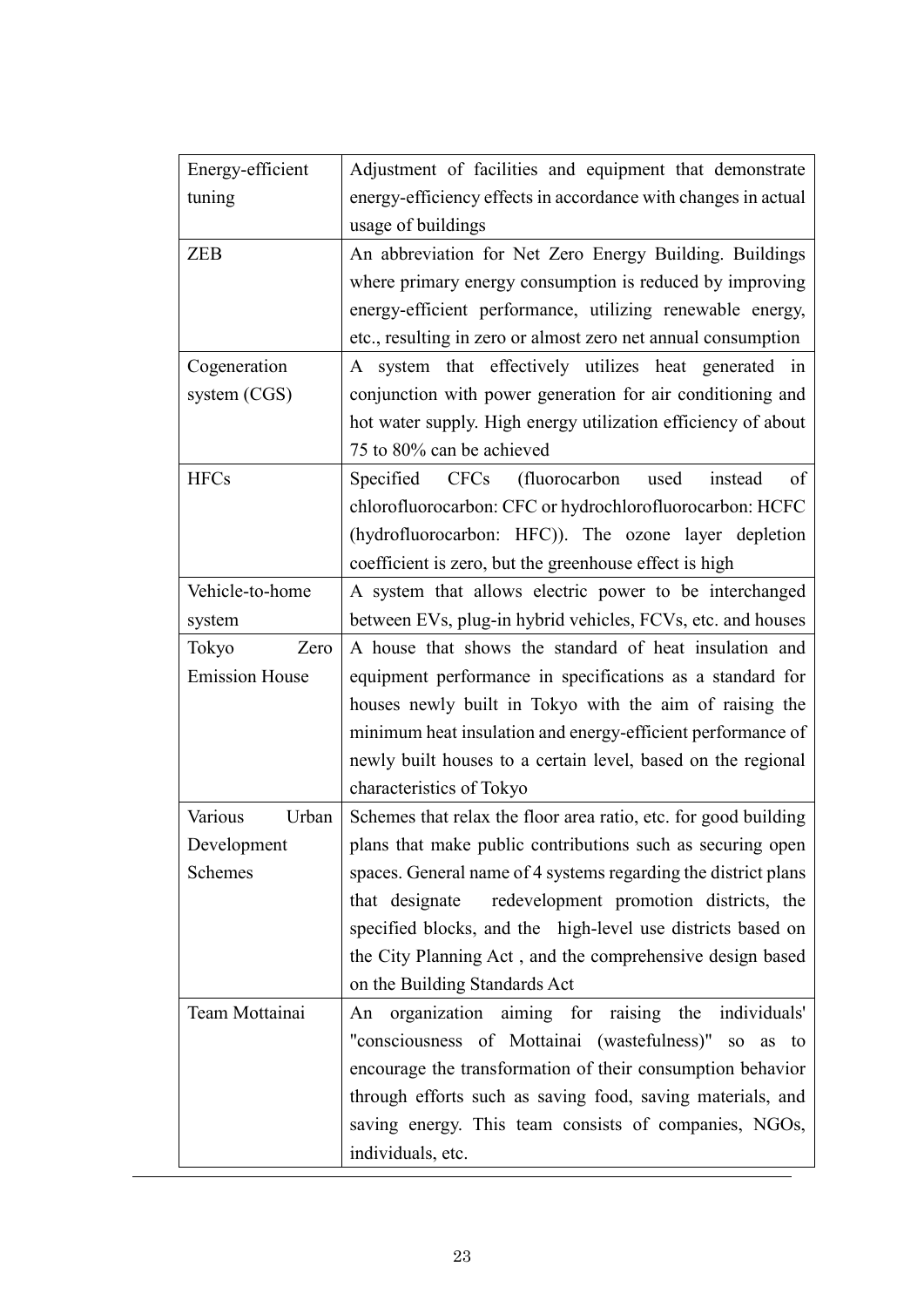| <b>PHV</b>          | An abbreviation for Plug-in Hybrid Vehicle. A hybrid vehicle     |
|---------------------|------------------------------------------------------------------|
|                     | that can be charged from the outside like an EV. This vehicle    |
|                     | is usually driven by electricity and runs as a hybrid vehicle    |
|                     | when the battery is going to run out, for example when driving   |
|                     | for long distances                                               |
| Universal<br>design | This refers to a general taxi that is easy to use for everyone   |
| taxi                | with consideration for people with impairments and the           |
|                     | elderly, for example, having a wheelchair accessible ramp or     |
|                     | in a wide opening and allowing wheelchair users to ride<br>lift  |
|                     | while seated                                                     |
| Freight<br>Company  | A system that assesses the education system for drivers, the     |
| efficiency<br>Fuel  | fuel economy management status, etc., in order to evaluate the   |
| Assessment          | daily efforts of $CO2$ reduction such as eco-driving by freight  |
| Program             | transporters. The evaluation is expressed by the number of       |
|                     | three stars based on the deviation value calculated from the     |
|                     | actual driving fuel consumption of all vehicles of the business  |
|                     | operator in comparison to the average fuel consumption value     |
|                     | determined by TMG                                                |
| Modal shift         | To shift the mode of transportation. Specifically, the freight   |
|                     | transportation by truck should be converted to transportation    |
|                     | by ship or train with a low environmental impact                 |
| Parallel<br>hybrid  | A small ship equipped with a "parallel hybrid system"            |
| small ship          | powered by both electric and engine power. It is equipped        |
|                     | with a 200V external power supply function, and it can realize   |
|                     | zero emissions and high quietness during navigation using        |
|                     | only electric power, resulting in an environment-friendly ship   |
|                     | with low exhaust gas and low noise                               |
| Peak shift          | To shift the time when electricity is used into the period of    |
|                     | time when there is relatively little electricity demand, such as |
|                     | at night, in order to lower the power consumption during peak    |
|                     | hours of electricity demand                                      |
| Demand response     | A mechanism that encourages consumers to reduce demand           |
|                     | through incentives as one of the methods for optimal control     |
|                     | of power supply and demand                                       |
| Green lease         | In a tenant building, the building owner and the tenants         |
|                     | collaborate to voluntarily make arrangements based on            |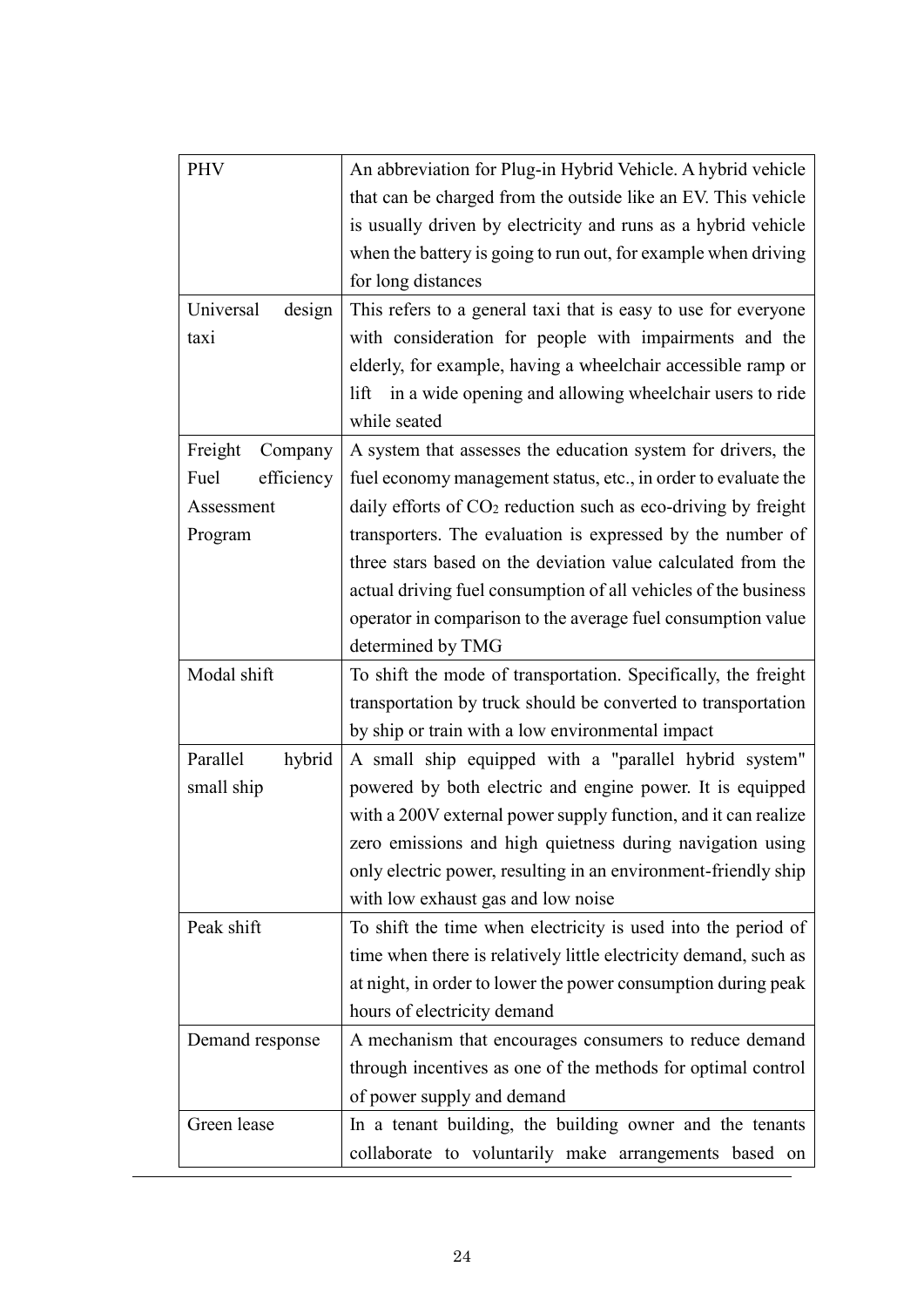|                         | contracts, memorandums, etc. regarding the reduction of the               |
|-------------------------|---------------------------------------------------------------------------|
|                         | environmental burden such as energy efficiency in real estate             |
|                         | and the improvement of the work environment, and practice                 |
|                         | the contents of the arrangements                                          |
| Housing stock           | The total amount of houses existing at a certain time                     |
| Solar road              | Pavement-type solar panels installed on the road or the ground            |
| Vibration<br>power      | Power generation methods such as floor power generation that              |
| generation              | generates energy by vibration caused by human walking                     |
| FIT (Feed-in Tariff     | A system that obligates electric power suppliers to purchase              |
| System)                 | electricity generated using renewable energy sources (solar               |
|                         | energy, wind power, hydropower (less than 30,000 kW),                     |
|                         | geothermal heat, and biomass) at a price determined by the                |
|                         | national government for a certain period. Costs required for              |
|                         | purchases by electric power suppliers are covered by                      |
|                         | renewable energy levies that are borne by the public as part of           |
|                         | the electricity bill                                                      |
| Geothermal<br>Heat      | A map that shows at a glance the approximate amount of                    |
| Potential Map           | potential geothermal heat collection in Tokyo                             |
| Mega<br>solar           | M (mega) is a prefix meaning 1 million (10 to the power of                |
| equipment               | 6). This refers to solar power generation equipment with an               |
|                         | output of 1 million $W$ (= 1,000 kW) or higher                            |
| Small hydropower        | There are several definitions, but in Japan, it often refers to           |
| generation              | hydropower generation with an output of 1,000 kW or lower,                |
|                         | which is positioned under the New Energy Act, and this                    |
|                         | definition is also adopted by the Japan Small Hydropower                  |
|                         | <b>Utilization Promotion Council</b>                                      |
| Environment             | A system that obligates companies that supply electricity in              |
| Energy<br>Reporting     | Tokyo to submit a plan that describes initiatives to improve              |
| Program                 | the environmental performance of electricity, such as the                 |
|                         | reduction of CO <sub>2</sub> emission coefficient and the introduction of |
|                         | renewable energy, as well as annual performance reports                   |
| <b>VPP</b><br>(Virtual) | Virtual Power Plant is a system to centrally control demand in            |
| Power Plant)            | the region and power generation and storage using IoT and                 |
|                         | cloud as if it is a power generation plant.                               |
| Geothermal power        |                                                                           |
|                         | A power generation system that extracts steam and hot water               |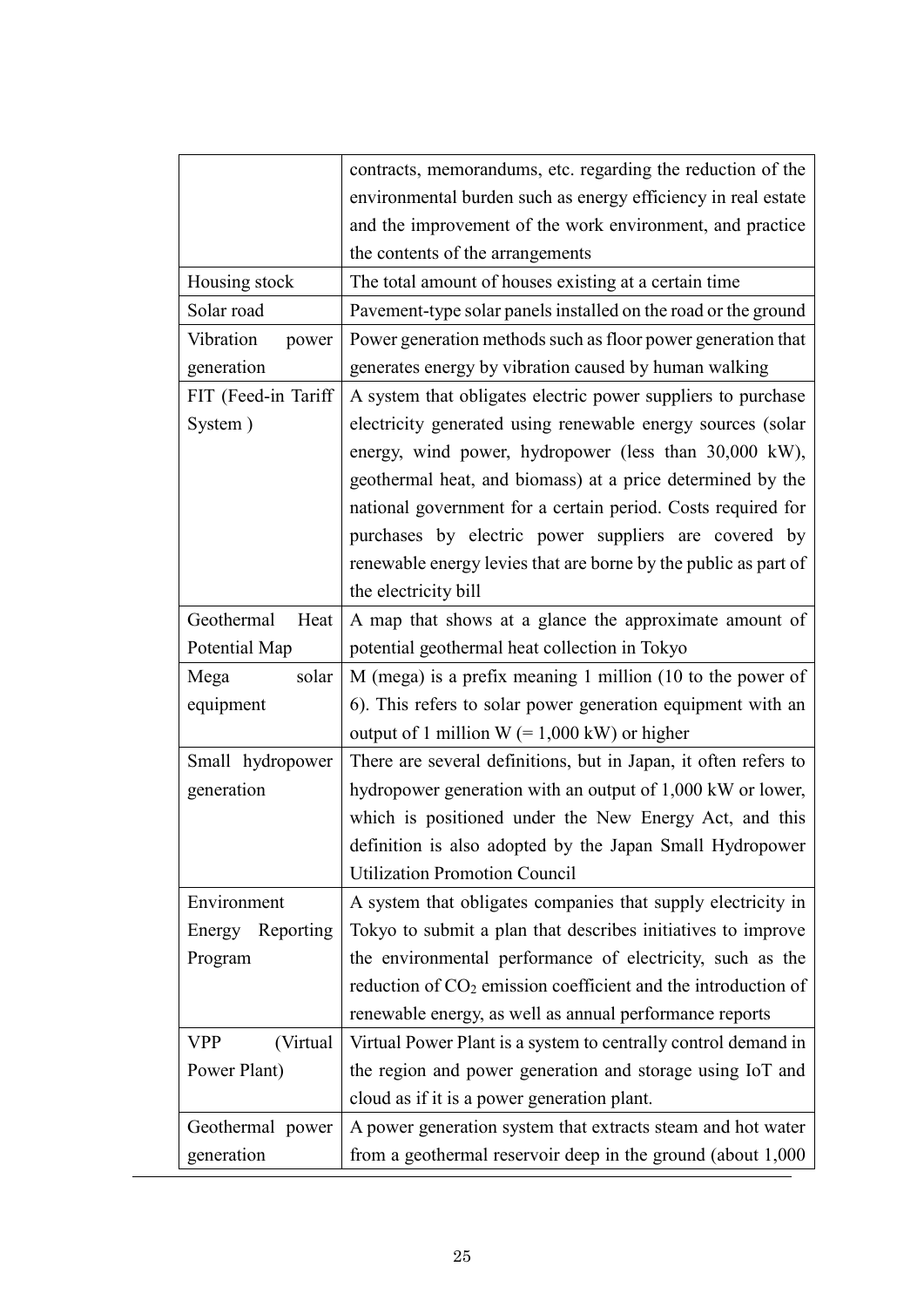|                       | to 3,000 m underground) that is heated by the heat of magma      |
|-----------------------|------------------------------------------------------------------|
|                       | in order to rotate the turbine. Flash power generation that      |
|                       | directly rotates turbines with steam is common, but binary       |
|                       | power generation methods are also increasing                     |
| Emissions<br>Zero     | Initiatives to minimize CO <sub>2</sub> emissions through energy |
| Island                | efficiency and significant utilization of renewable energy on    |
|                       | the island to build a sustainable society                        |
| Rooftop<br>Tokyo      | A web map system that calculates the potential of solar energy   |
| Solar Register        | introduction for each roof of the building in consideration of   |
|                       | the effects of shade, etc., and displays the suitability of the  |
|                       | installation of solar power generation and solar heat            |
|                       | utilization systems                                              |
| <b>BRT</b>            | An abbreviation for Bus Rapid Transit. A new public              |
|                       | transportation system that has transportation capabilities and   |
|                       | functions comparable to trams and new transportation             |
|                       | systems with flexibility thanks to adopting articulated buses,   |
|                       | IC card systems, etc.                                            |
| <b>SNS</b>            | An abbreviation for Social Networking Service.                   |
|                       | A service that enables social networks to be built on the web    |
| Hydrogen<br>Tokyo     | An organization established with more than 100 private           |
| <b>Promotion Team</b> | enterprises and local governments in Tokyo in order to foster    |
|                       | a movement powered by both public and private sectors for        |
|                       | the dissemination of hydrogen energy (started in November        |
|                       | 2017)                                                            |
| $CO2$ -free hydrogen  | Hydrogen, etc. produced by electrolyzing water with              |
|                       | electricity generated by renewable energy                        |
| Hydrogen              | A mechanism for storing hydrogen produced by electrolyzing       |
| electricity storage   | water. When energy is needed, hydrogen will be supplied to       |
| system                | the fuel cell to generate electricity and heat                   |
| Energy                | To understand comprehensively energy supply and demand           |
| management            | conditions, operate equipment and facilities efficiently, and    |
|                       | realize comprehensive energy efficiency                          |

# **6. References**

- ・Towards 2020 –Building the Legacy- (PR Edition)
- ・Towards 2020 –Building the Legacy (Main Part)